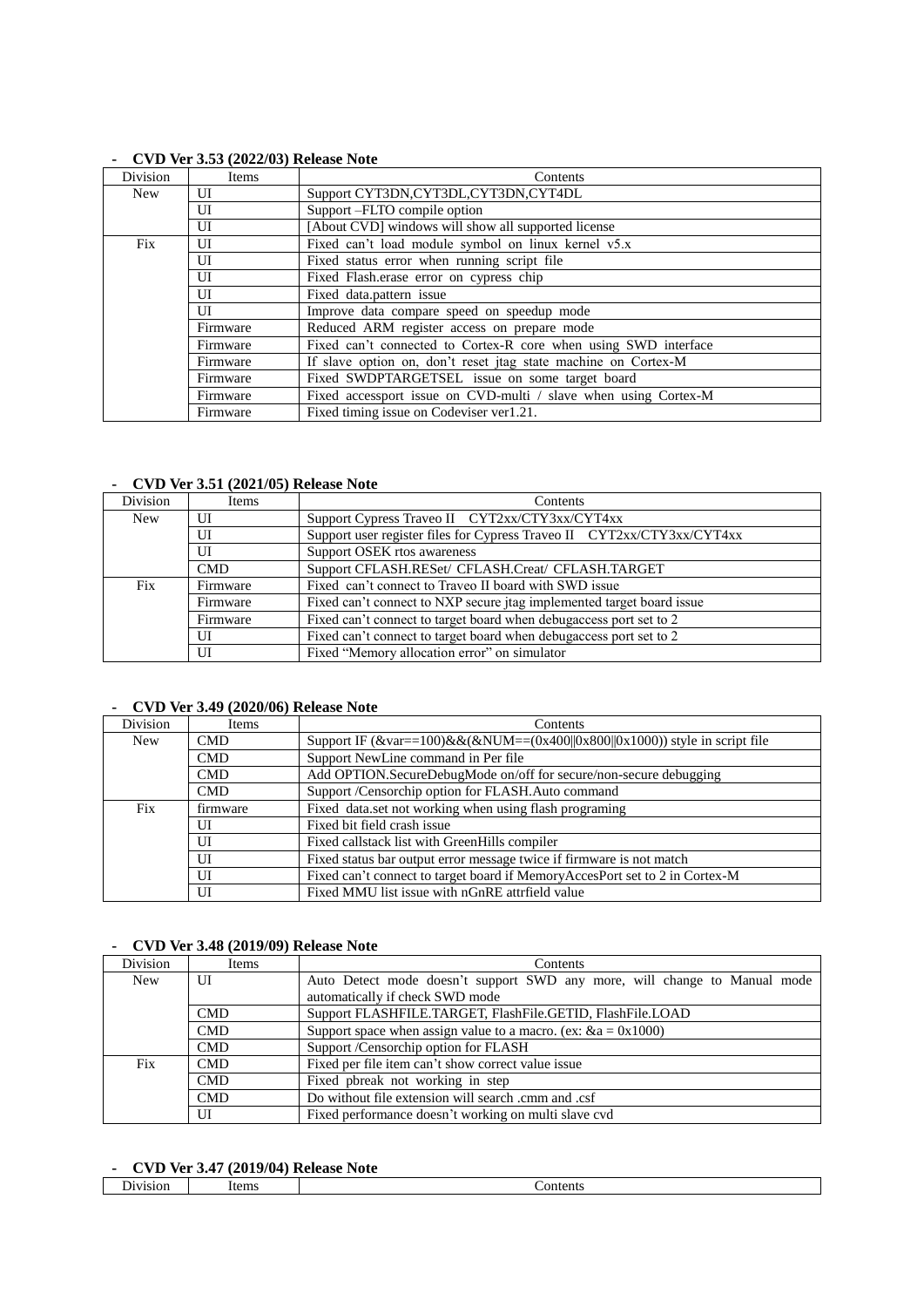| <b>New</b> | U          | Support Tkernel 2.0/Utkernel 2.0                                                    |
|------------|------------|-------------------------------------------------------------------------------------|
|            | UI         | Minimum value of [Config]-[Debugger]-[Emulator Response time] changed to 1000ms     |
|            | UI         | Support HSM debugging for TC2XX, TC3XX                                              |
|            | UI         | Support Icache/Dcache dump (CortexA5/A7/A8/Krait)                                   |
|            | <b>CMD</b> | Add task config ucos/ucos2/ucos3 command                                            |
|            | <b>CMD</b> | Support /AutoInc option for FLASH.Create                                            |
| Fix        | Firmware   | Can set HWBP on 4GB address of Cortex-M(FPB version 2)                              |
|            | Firmware   | Memory download mode will change to [Norma] on AXI/AHB/APB memory class, even       |
|            |            | [Speed up] checked.                                                                 |
|            | UI         | Fixed can't show source file with Data.load.elf /RELPATH /PATH ./ command           |
|            | <b>CMD</b> | Fixed the problem that can't show assembly source code with sYmbol.Spath.Transtlate |
|            |            | command                                                                             |

### **- CVD Ver 3.45 (2018/08) Release Note**

| Division   | Items          | Contents                                                                      |
|------------|----------------|-------------------------------------------------------------------------------|
| <b>New</b> | UI             | Support Cortex-M23/M33                                                        |
|            | UI             | Remove [Config]-[Interface]-[System]-[Method]-[Auto]                          |
|            | UI             | CVD-API can be used on multi-Codeviser                                        |
|            | UI             | Support Linux kernel 4.09~ os awareness                                       |
|            | $\overline{U}$ | Support Icache/Dcache dump (CortexA5/A7/A8/Krait)                             |
|            | UI             | Break list window can also save as cmm file                                   |
|            | UI             | If can't install software breakpoint, then CVD will install onchip breakpoint |
|            | UI             | Add [Copy Symbol]/[copy Address] function in watch window                     |
|            | <b>CMD</b>     | Support E:/DAP:/ EDAP: memory class                                           |
|            | <b>CMD</b>     | add                                                                           |
|            |                | SCRIPT.MESSAGE.OPEN/SCRIPT.MESSAGE.CLOSE/SCRIPT.MESSAGE.ERrorOPE              |
|            |                | N/SCRIPT.MESSAGE.ErrorCLOSE csf command                                       |
|            | <b>CMD</b>     | Support Var.if, Var.Assign, Var.draw, Var.Profile                             |
|            | <b>CMD</b>     | Support SYStem.Option DualPort on/off                                         |
|            | <b>CMD</b>     | Support Setup.Dump / Be command                                               |
|            | <b>CMD</b>     | Support PRIVATE, PARAMETERS, On error continue,                               |
|            | <b>CMD</b>     | Support % open % recursive option for var.view/var.watch/var.addwatch         |
|            | <b>CMD</b>     | Support FORMAT.UnixTime() function                                            |
|            | <b>CMD</b>     | Support SYStem.Option AHBPROT command                                         |
|            | <b>CMD</b>     | Support color on MENU.AddTool command                                         |
|            | <b>CMD</b>     | Support FLASH.ReProgram command                                               |
|            | <b>CMD</b>     | Support /compare /diff option for Data.Set command                            |
| Fix        | Firmware       | Support up to 16 watch point                                                  |
|            | Firmware       | Fixed the problem that can't connect to Cortex-R5 smp core                    |
|            | Firmware       | Fixed the problem that stop doesn't working correct on IT instruction         |
|            | UI             | Fixed the problem that doesn't support symbol name in memory dump window      |
|            | UI             | Fixed the problem that can't show macro value in cmm file                     |
|            | UI             | Fixed the problem that can't show static variable value                       |
|            | $\overline{U}$ | Fixed user tool button size                                                   |
|            | UI             | Fixed the problem that can't decode ERET instruction                          |
|            | UI             | Fixed the problem can't show some static variable on watch window             |
|            | UI             | Fixed the problem can't show MMU register on FA626TE                          |
|            | UI             | Fixed can't show callstack on Cortex-M exception                              |
|            | UI             | Fixed the problem that memory changed to 0 after executing semihosting        |
|            | CMD            | Fixed the problem STRING.SPLIT() doesn't work issue                           |

### **- CVD Ver 3.43 (2017/06) Release Note**

| Division | Items    | Contents                                                                 |
|----------|----------|--------------------------------------------------------------------------|
| New      | U        | Support t-kernel os awareness                                            |
| Fix      | Firmware | Support up to 16 watch point                                             |
|          | UI       | Fixed the problem that doesn't support symbol name in memory dump window |
|          | UI       | Fixed the problem that can't show marco value in cmm file                |
|          | UI       | Fixed the problem that can't be stop after prepare and attach            |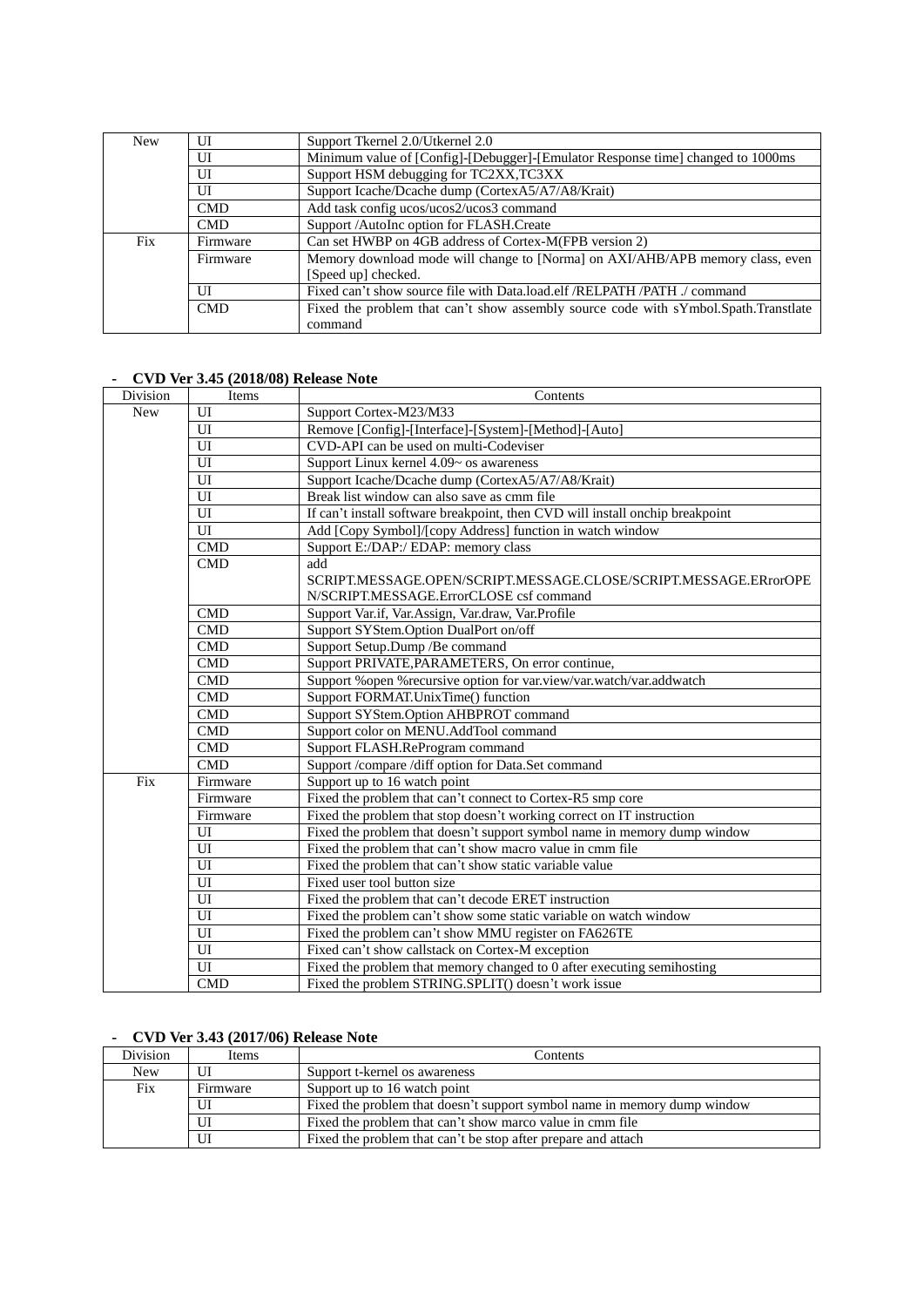| Division   | Items                 | Contents                                                                                                                                                 |
|------------|-----------------------|----------------------------------------------------------------------------------------------------------------------------------------------------------|
| <b>New</b> | UI                    | Support google arm cross toolchain(2015.05)                                                                                                              |
|            | UI                    | Support overlay debugging                                                                                                                                |
|            | UІ                    | Support Cortex-M7                                                                                                                                        |
|            | <b>CMD</b>            | Support JTAG SCAN related commands, JTAGSCAN, JTAGIR(), JTAGDR()                                                                                         |
|            | <b>CMD</b>            | Support overlay related commands, OVERLAY.AutoID, OVERLAY.Create<br>OVERLAY.DETECT, OVERLAY.FRIEND, OVERLAY.List<br><b>OVERLAY.RESet, OPTION OVERLAY</b> |
| Fix        | Firmware              | Support up to 16 watch point                                                                                                                             |
|            | UI                    | Support Cortex-m semihosting on simulator                                                                                                                |
|            | UI                    | Fixed can't set data on per window                                                                                                                       |
|            | UI                    | Fixed can't use speed up mode on imx6 processor                                                                                                          |
|            | UI                    | Fixed can't show some character on terminal window                                                                                                       |
|            | UI                    | Fixed can't use symbol expression in memory dump window                                                                                                  |
|            | UI                    | Fixed can't show overlay page symbol                                                                                                                     |
|            | UI                    | Fixed step issue on Cortex-M on simulator                                                                                                                |
|            | UI                    | Fixed Coprocessor and VFP instructions shown as undefined issue.                                                                                         |
|            | UI                    | Fixed swbp issues on ARM926 Thumb mode                                                                                                                   |
|            | UI                    | that Data Width is not applied in the Memory Dialog                                                                                                      |
|            | UI                    | [Config]-[Store Option] also saves semihosting argument                                                                                                  |
|            | $\overline{\text{U}}$ | Fixed the problem that selecting [FREERTOS]-[Task List] Will cause CVD cash                                                                              |
|            | UI                    | Fixed the problem that can't load some format .per file                                                                                                  |
|            | UI                    | Fixed the problem that can't show whole task list of FreeRTOS 8.x                                                                                        |

## **- CVD Ver 3.42 (2016/04) Release Note**

### **- CVD Ver 3.40 (2015/03) Release Note**

| Division   | Items          | Contents                                                                               |
|------------|----------------|----------------------------------------------------------------------------------------|
| <b>New</b> | Common         | Support ASM callstack                                                                  |
|            | Common         | Support Cortex-A17                                                                     |
|            | Common         | Support FA616TELITE, FA616TEMPU                                                        |
|            | Common         | Support Cortex-M0+                                                                     |
|            | Common         | Support STV0991                                                                        |
|            | Common         | Support OS awareness for FreeRTOS 8.0                                                  |
|            | Common         | API source and server file changed to support interworking with CVD64                  |
|            | <b>CMD</b>     | Support EDBG, EAXI, NAHB, NAXI memory access class                                     |
|            | <b>CMD</b>     | Support SYSTEM.DETECT JTAGCLOCK command                                                |
|            | <b>CMD</b>     | Support % continue option for PRINT command                                            |
|            | CMD            | Support cable.twowire() command                                                        |
|            | CMD            | Support DEBUG.ClearCache command.                                                      |
| Change     | Common         | Support memory class on Data.List/DebugList command                                    |
|            | Common         | Script_CortexR4.ars file changed to show 12 set MPU Control Registers                  |
|            | <b>CMD</b>     | Source file will immediately show after using sYmbol.SourcePATH.Translate command      |
|            | UI             | Support .reloc can be loaded                                                           |
|            | $\overline{U}$ | Support EXAI type on windows related to memory, load and download binary               |
| Fix        | Common         | Fixed v.value(&variable) issue                                                         |
|            | Common         | Fixed single step issue on SMC instruction                                             |
|            | Common         | Fixed memory values were changed by AHB bus with multi-debugging environment           |
|            | Common         | Fixed the problem when setting software breakpoint with clear cache on upload/download |
|            | Common         | Fixed the connection was disconnected when open a stack frame view window after        |
|            |                | booting a kernel                                                                       |
|            | UI             | Fixed watch window casting issue                                                       |
|            | UI             | Fixed task callstack issue for Threadx 5.6                                             |
|            | UI             | Fixed disassemble issue for 0xFA1FF888                                                 |
|            | UI             | Fixed debuglist issue on Cortex-A5 when FPU register window open                       |
|            | $\overline{U}$ | Fixed watch window doesn't show correct value for pointer                              |
|            | $\overline{U}$ | Fixed debug list window doesn't change when press [prev]-[next] button on callstack    |
|            |                | window                                                                                 |
|            | UI             | Fixed ICACHE doesn't show correct value on Cortex-A5                                   |
|            | UI             | Fixed the problem when selection of CPU                                                |
|            | $\overline{U}$ | Fixed progress bar still kept 0% when an error occurred.                               |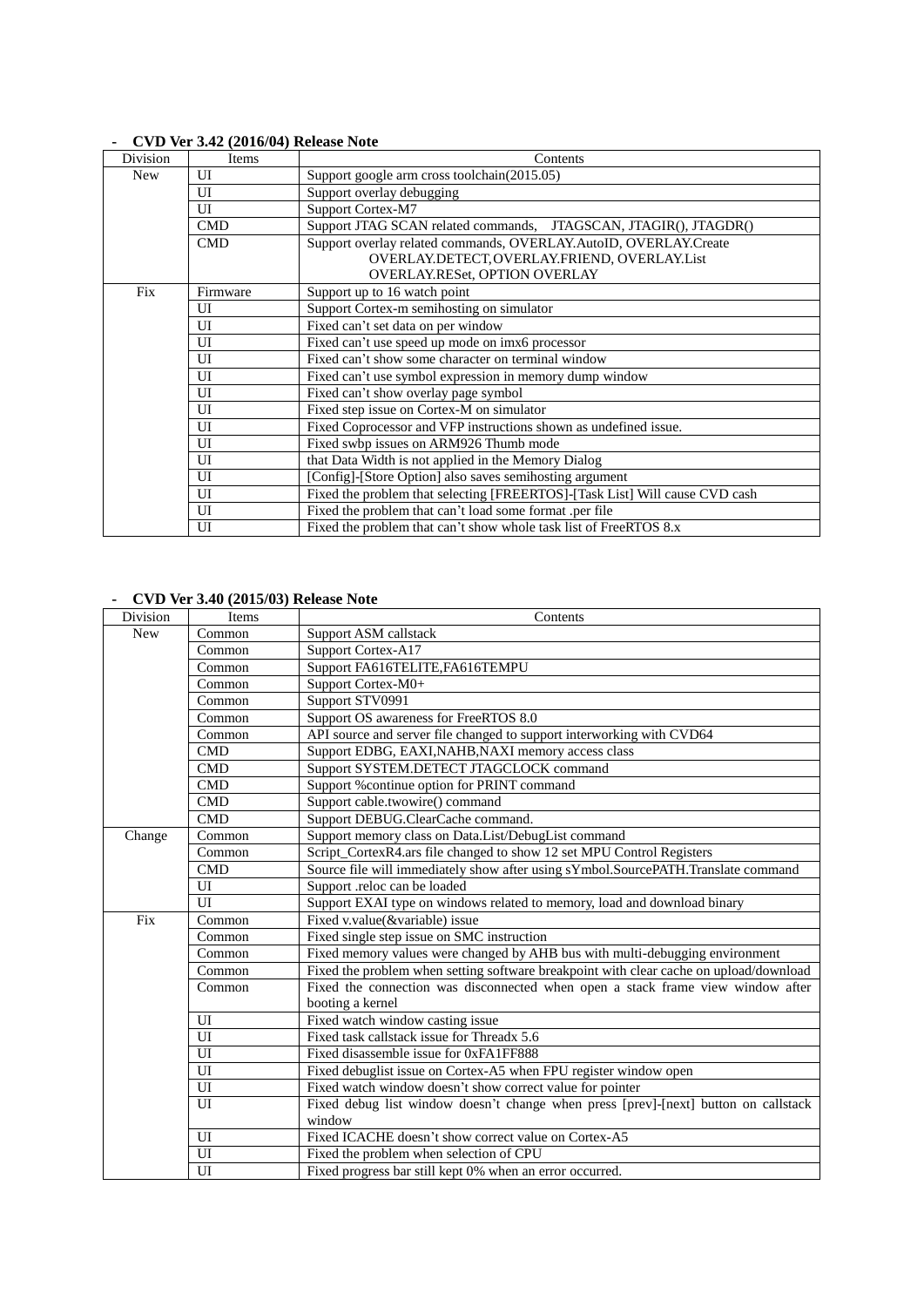|  | UI         | Fixed cp register window when the same items existed on it with CortexA7 or A15 |
|--|------------|---------------------------------------------------------------------------------|
|  | UI         | Fixed did not update debug list view window when pressing prev button           |
|  | UI         | Fixed did not show instructions with opening FPU register window                |
|  | UI         | Fixed memory fill feature                                                       |
|  | UI         | Fixed the menus of ucos3 os awareness did not showed correctly                  |
|  | UI         | Fixed enum pointer variables showed abnormally                                  |
|  | UI         | Fixed the problem if there was no cpu name in script files                      |
|  | UI         | Fixed did not connect with corenumber 1 on CA15A7                               |
|  | UI         | Fixed connecting after setting corenumber on CA9x4                              |
|  | UI         | Fixed did not show sources with y.spath.t in network driver                     |
|  | UI         | Fixed pc would move 0x0 when doing register undo                                |
|  | <b>CMD</b> | Fixed menu.reprogram aaa opens dialog box for aaa.cmm                           |
|  | <b>CMD</b> | Fixed display type of var.watch                                                 |
|  | <b>CMD</b> | Fixed AREA.select A000                                                          |
|  | <b>CMD</b> | Fixed to support parameter of core.assign                                       |
|  | <b>CMD</b> | Fixed sys.config.debugporttype swd/jtag                                         |
|  | <b>CMD</b> | Fixed the problem when using quitation in IF structure                          |
|  | <b>CMD</b> | Fixed data.pattern                                                              |
|  | <b>CMD</b> | Fixed core.assign biglittle                                                     |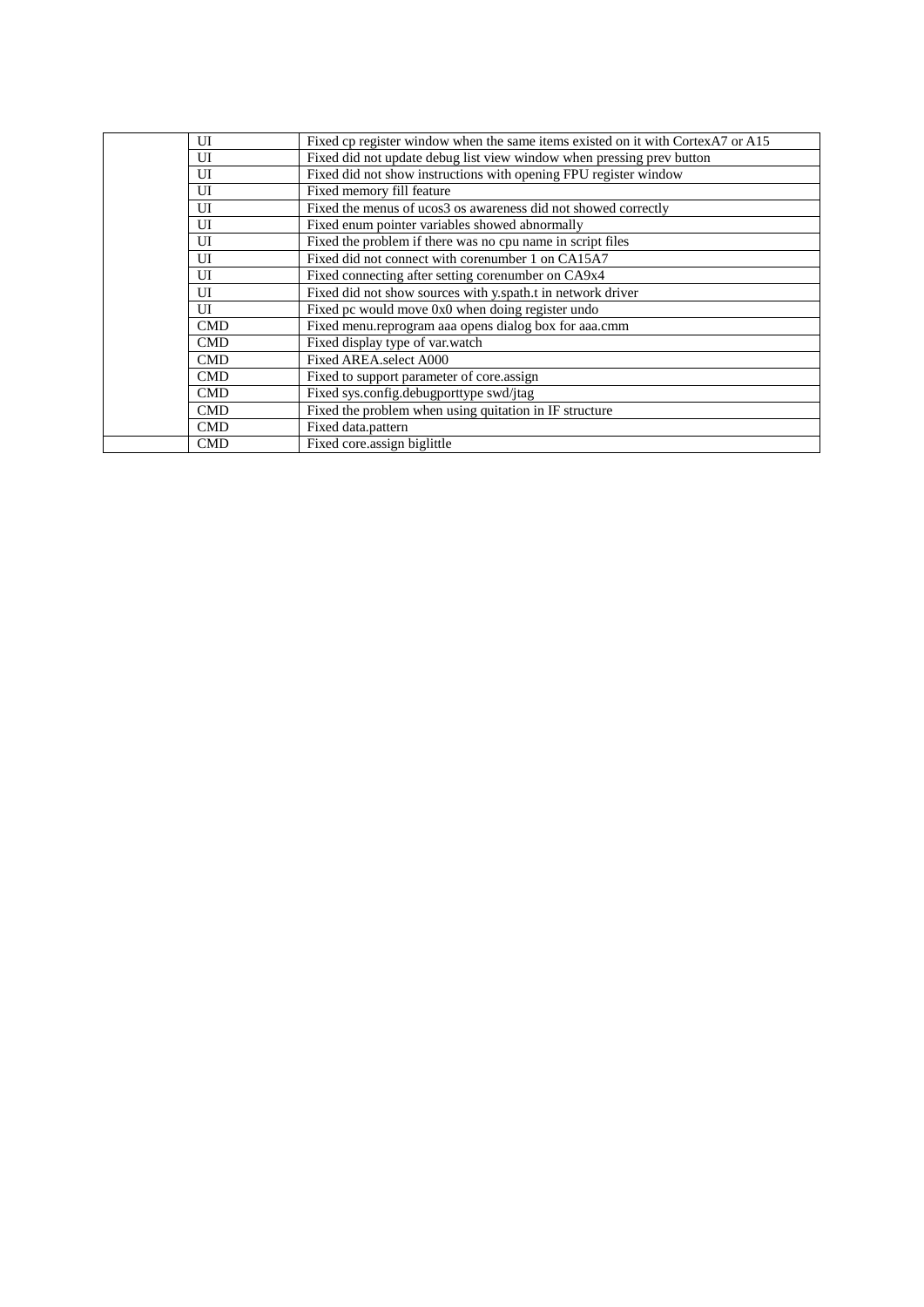|            | $C$ $D$ $V$ $C$ $D$ , $D$ $(201 + 0 + 1)$ Kerease From |                                                                                       |
|------------|--------------------------------------------------------|---------------------------------------------------------------------------------------|
| Division   | Items                                                  | Contents                                                                              |
| <b>New</b> | Common                                                 | Support dwarf4 format                                                                 |
|            | Common                                                 | Added 64bit Coprocessor register read/write on CortexA7/A15                           |
|            | <b>CMD</b>                                             | Added the result of data.compare() leads to found()                                   |
|            | <b>CMD</b>                                             | Added data.image /bgr565                                                              |
| Change     | Common                                                 | Changed the serial digit numbers                                                      |
| Fix        | Common                                                 | Fixed the problem thumb mode with core 1,2 and 3 had changed to arm mode on           |
|            |                                                        | Cortex15 after doing attach                                                           |
|            | Common                                                 | Fixed the problem CVD crashed when entering local variable view                       |
|            | Common                                                 | Fixed the problem the code executed abnormally when data cache was enabled            |
|            | Common                                                 | Fixed of rfeia instruction                                                            |
|            | Common                                                 | Fixed the problem load instruction was not executed when cpsr_c was 0xDF              |
|            | Common                                                 | Fixed the problem data was changed when watchdog reset raised                         |
|            | Common                                                 | Fixed the problem data was not downloaded abnormally on CortexA7 with speed up        |
|            |                                                        | mode                                                                                  |
|            | Common                                                 | Fixed the problem TC2 board was connection failed when doing save binary to file with |
|            |                                                        | speed up mode                                                                         |
|            | Common                                                 | Fixed the problem could not access core1 when doing system.reset on CortexA7MP        |
|            | Common                                                 | Fixed the problem could not check core index when SMPcore is more than two            |
|            | Common                                                 | Fixed the problem could not connect to ARM1176 JTAG-AP when TRST was applied          |
|            | Common                                                 | Fixed the problem could not handle the image has abnormal characters                  |
|            | Common                                                 | Fixed the range problem when using memory fill                                        |
|            | Common                                                 | Fixed the problem could not change information of breakpoint on CortexM4F             |
|            | Common                                                 | Fixed the problem showed arm mode although the current is thumb mode                  |
|            | Common                                                 | Fixed the problem did not execute when using autodetect                               |
|            | Common                                                 | Fixed the problem could not set software breakpoint when using map.nobonchip          |
|            |                                                        | command                                                                               |
|            | UI                                                     | Fixed the problem CVD included full header files for the inlined function             |
|            | UI                                                     | Fixed the problem did not work semihosting on Simulator                               |
|            | UI                                                     | Fixed the problem showed type abnormally when adding the bool type global variable to |
|            |                                                        | watch window                                                                          |
|            | $\overline{U}$                                         | Fixed the problem vector catch enabled when setting related options                   |
|            | UI                                                     | Fixed the problem CVD didn't respond from inserting the module                        |
|            | <b>CMD</b>                                             | Fixed core.assign command                                                             |
|            | $\overline{\text{CMD}}$                                | Fixed register.log command                                                            |
|            | <b>CMD</b>                                             | Added off parameter of system.option.waitreset                                        |
|            | <b>CMD</b>                                             | Fixed menu.rp command                                                                 |
|            | CMD                                                    | Fixed TermSet.SERialport command                                                      |
|            | CMD                                                    | Fixed print CFORMAT                                                                   |
|            | CMD                                                    | Fixed STM1/FUNNEL/ETF3 command                                                        |
|            | <b>CMD</b>                                             | Fixed task.mod.magic("module_name") command                                           |

#### **- CVD Ver 3.3 (2014/04) Release Note**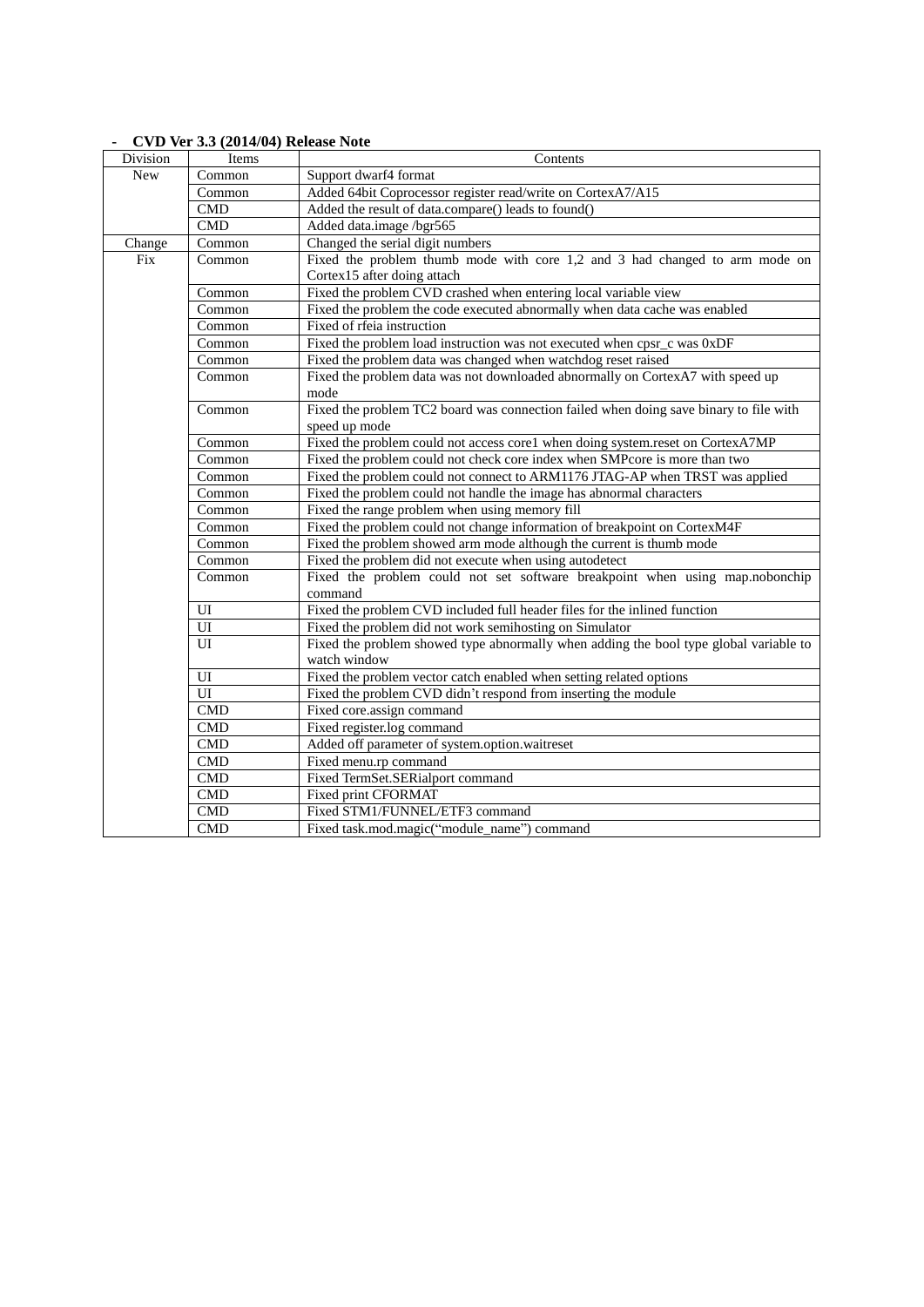| Division   | Items  | Contents                                                                                 |
|------------|--------|------------------------------------------------------------------------------------------|
| <b>New</b> | Common | Support new core                                                                         |
|            |        | - Cortex-A12                                                                             |
|            | Common | Support Hyper and Visualization registers                                                |
|            | Common | Support Mcompare command                                                                 |
|            | UІ     | Added Core.showactive command                                                            |
| Change     | Common | Modified Big. Little command                                                             |
| <b>Fix</b> | Common | Fixed the problem refreshing the linux task list window automatically                    |
|            | Common | Fixed the problem cannot use attach command on SWD                                       |
|            | Common | Fixed the problem the target was disconnected after setting core 1 as reset and doing go |
|            | Common | Fixed the problem the memory values were not showed from M0 when CortexM0 and            |
|            |        | CortexA7 were connected together                                                         |
|            | Common | Fixed the problem the register values were abnormal when changing a COREJTAG value       |
|            | Common | Fixed of range breakpoint on CortexA9                                                    |
|            | UI     | Fixed the problem disassembly code did not show correctly when executing the same        |
|            |        | script continuously                                                                      |

# **- CVD Ver 3.2 (2013/12) Release Note**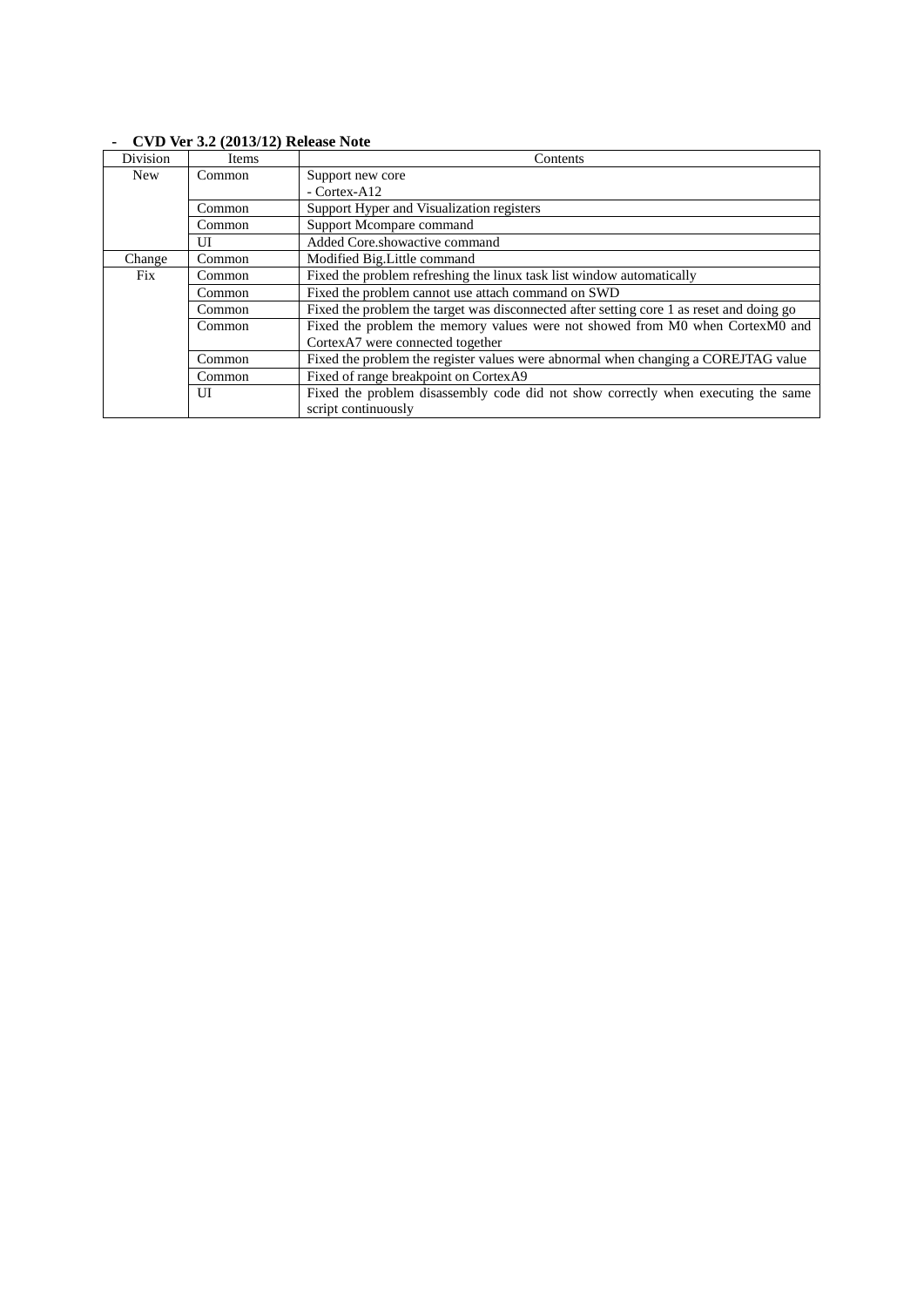| Division   | Items  | Contents                                                                                                                                                                   |
|------------|--------|----------------------------------------------------------------------------------------------------------------------------------------------------------------------------|
| <b>New</b> | Common | Support new cores                                                                                                                                                          |
|            |        | - Cortex-A15A7 / PXA1088                                                                                                                                                   |
|            | Common | Support Hypervisor Mode<br>- Cortex-A7 / Cortex-A15                                                                                                                        |
|            | Common | Support 64bit System Control Coprocessor (CP15) Read/Write feature<br>- Cortex-A7 / Cortex-A15                                                                             |
|            | Common | Support 32bit exceeded Address (LPAE) Memory Read/Write feature<br>- Cortex-A7 / Cortex-A15                                                                                |
|            | Common | Added Memory Read/Write through AXI-AP bus                                                                                                                                 |
|            | Common | Added big.Little feature                                                                                                                                                   |
|            | Common | Added Core state view                                                                                                                                                      |
|            | Common | Added Breakpoint / Watchpoint feature on Hypervisor Mode<br>- Cortex-A7 / Cortex-A15                                                                                       |
|            | Common | Added PA / Semi-hosting / DCC features of SMP Core<br>- Cortex-A / Cortex-R SMP Core                                                                                       |
|            | Common | Added Coprocessor Data Abort<br>- ARM11 / Cortex-A / Cortex-R                                                                                                              |
|            | Common | Added CTI<br>- Cortex-A / Cortex-R SMP Core                                                                                                                                |
|            | Common | Added Hyp Trap Exception<br>- Cortex-A7 / Cortex-A15                                                                                                                       |
|            | Common | Added cache management feature when downloading /uploading                                                                                                                 |
|            | Common | Added Context ID option when setting breakpoint                                                                                                                            |
|            | Common | Added VFPv4, SIMDv2 features                                                                                                                                               |
|            | Common | Added Non Secure bit Read/Write feature<br>- ARM1176 / Cortex-A                                                                                                            |
|            | Common | Support checking CVD version by command                                                                                                                                    |
|            | Common | Support Interface.sim()                                                                                                                                                    |
|            | Common | Support r.s pc <address>/core <number></number></address>                                                                                                                  |
|            | Common | Support upgrading firmware on DOS window                                                                                                                                   |
|            | UI     | Added the feature saving script macro view window                                                                                                                          |
|            | UI     | Added ARGB format(ARGB, ARGB1555, ARGB1666, ARGB2554, ARGB3565,<br>ARGB4444, ARGB6666)                                                                                     |
|            | UI     | Added search feature on cache dump                                                                                                                                         |
|            | UI     | Added check firmware version when opening CVD                                                                                                                              |
|            | UI     | Support SDIV/MDIV command                                                                                                                                                  |
|            | UI     | Support symbol.foreach command                                                                                                                                             |
| Change     | Common | Changed the fixed JTAG Clock should be set when users use JTAG Cycle / JTAG Shift<br>features                                                                              |
|            | Common | Changed the selected address range should be clean and invalidate data cache line when<br>accessing memory on Cortex-A / Cortex-R Core.                                    |
|            | UI     |                                                                                                                                                                            |
|            |        | Changed the structure of flash command<br>Flash.erase/Flash.program                                                                                                        |
|            | UI     | Changed users can input AHB-AP / APB-AP / JTAG-AP / AXI-AP Port Number<br>(Default value : If any value isn't written, AHB:0 / APB:1 / JTAG:2 / AXI:4 will be set<br>up.)  |
|            | UI     | Changed how to show static local variable out of function                                                                                                                  |
|            | UI     | Changed vector catch window and terminal window                                                                                                                            |
|            | UI     | Changed how to input the values on window                                                                                                                                  |
| Fix        | Common | Fixed the problem of connection, cores had lost signals via Time out when more than 3<br>cores is Core Power Down status on Cortex-A / Cortex-R SMP Core and executed Stop |
|            | Common | Fixed the problem memory cannot be written well with Multi-Mode on ARM926EJS<br>(JTAG-AP) Core                                                                             |
|            | Common | Fixed the problem ASM Interrupt Disable Option was not applied on Cortex-M Core                                                                                            |
|            | Common | Fixed the problem the connection had lost when accessing Physical Memory with set<br>MMU on in Cortex-A9 SMP Core                                                          |
|            | Common | Fixed the problem the connection could not make it on Debug status when Target Power<br>Off $\rightarrow$ On                                                               |
|            | Common | Fixed the problem the connection had lost ARM7 when it is reached at Start Kernel on<br>MDM9215                                                                            |
|            | Common | Fixed the problem the connection can be made it with setting ResBreak Option checked                                                                                       |

## **- CVD Ver 3.2 (2013/07) Release Note**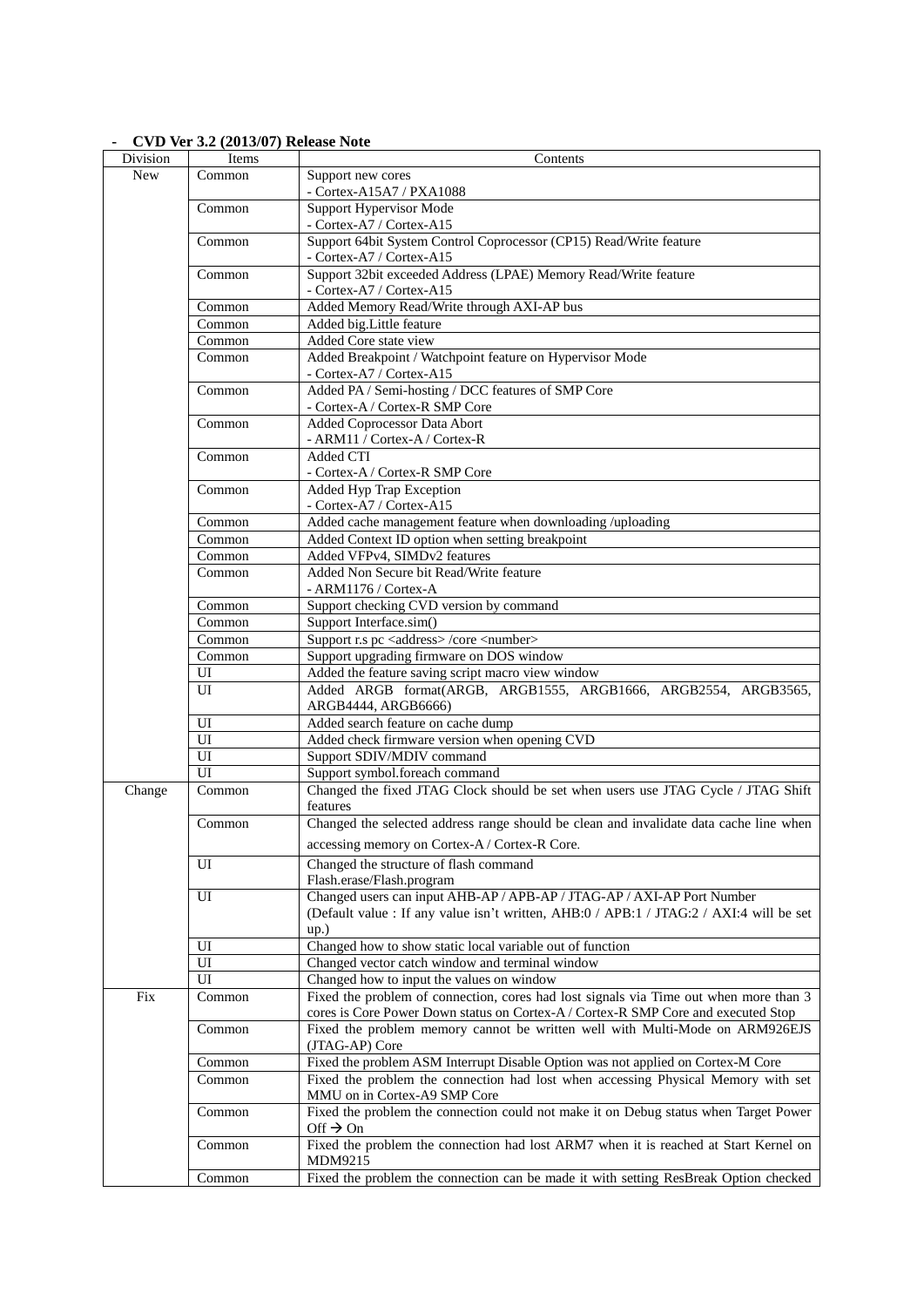|        | on MDM9215                                                                                           |
|--------|------------------------------------------------------------------------------------------------------|
| Common | Fixed the problem CVD did not realize the status of Current core status on Exynos5410                |
| Common | Fixed the problem memory values were changed when Connection $\rightarrow$ System Down $\rightarrow$ |
|        | Attach with setting DACR checked on ARM926EJ Core                                                    |
| Common | Fixed the problem there was a limit the number of Breakpoint / Watchpoint on Cortex-A /              |
|        | Cortex-R Core                                                                                        |
| Common | Fixed the problem about FPU Register Read/Write on Cortex-M4 Core                                    |
| Common | Fixed ASM Single Step features                                                                       |
|        | - IT, RFE, ERET, HVC, SMC                                                                            |
| Common | Fixed the problem system down was showed up when Condition Breakpoint feature was                    |
|        | executed continuously                                                                                |
| Common | Fixed the problem CVD could not realize Chip Reset when running with SWD Interface                   |
|        | on Cortex-M Core                                                                                     |
| Common | Fixed the problem the results were different 32bit set and 32bit(multi) set on memory                |
|        | range                                                                                                |
| Common | Fixed the problem when saving memory with speed up mode on Cortexa7MP2 core                          |
| Common | Fixed the problem there was an error message when doing autodetect                                   |
| Common | Fixed the problem memory was crashed on CortexM4                                                     |
| UI     | Fixed the problem about testapi.exe                                                                  |
| UI     | Fixed the problem with -gdwarf-3 option when building the image                                      |
| UI     | Fixed the problem when using store options menu                                                      |
| UI     | Fixed about multi core count and index on command                                                    |
| UI     | Fixed about HW breakpoint numbers limit                                                              |
| UI     | Fixed dialog feature on a script file                                                                |
| UI     | Fixed the way of showing BP List                                                                     |
| UI     | Fixed the problem not to display any messages on script message view window                          |
| UI     | Fixed the problem not to support the specific intel hex file                                         |
| UI     | Fixed the command                                                                                    |
|        | Data.load.elf a.elf &spaceid:&address                                                                |
| UI     | Fixed the problem didn't apply JTAG clock during disconnect status                                   |
| UI     | Fixed the problem load r14,=0x3AC00028 command didn't work on simulator                              |
| UI     | Fixed rfeia lr command                                                                               |
| UI     | Fixed ITT command didn't work                                                                        |
| UI     | Fixed the problem connection had lost during trustzone debugging                                     |
| UI     | Fixed about the way of handling core power down                                                      |
| UI     | Fixed the problem when there were many factors of macro with NULL                                    |
| UI     | Fixed about the way of handling memory abort                                                         |
| UI     | Fixed the problem there was an error when scrolling address on memory view window                    |
| UI     | Fixed the problem some instructions displayed as undefined on ARMv7VE                                |
| UI     | Fixed the problem watch window didn't display enum type variables                                    |
| UI     | Fixed y.spath +                                                                                      |
| UІ     | Fixed the problem module list on show module list was not matched with module list                   |
|        | with Ismod                                                                                           |
| UI     | Fixed the problem CVD tends to include full header file for inline function                          |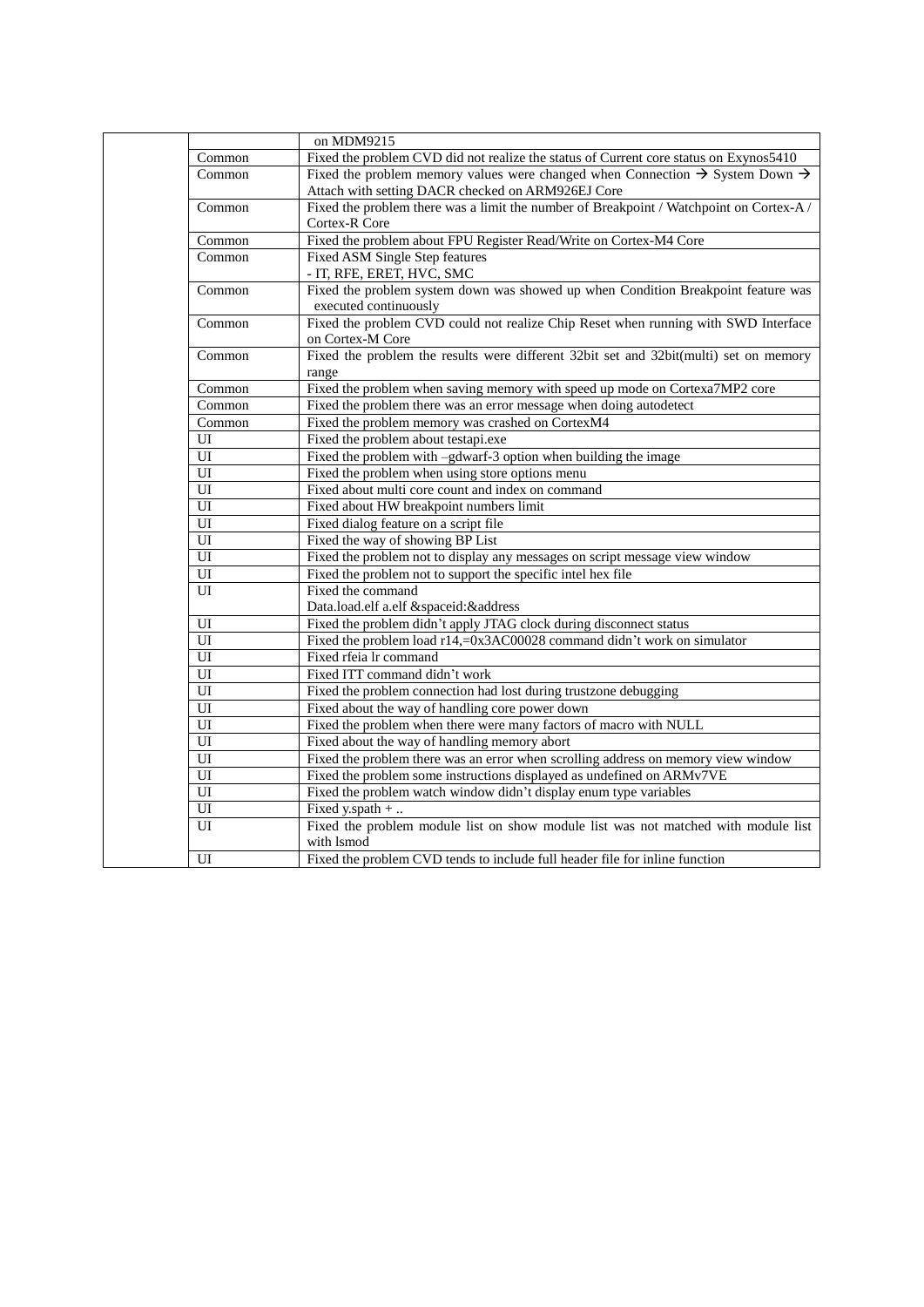| Division | Items               | Contents                                                                                |
|----------|---------------------|-----------------------------------------------------------------------------------------|
| New      | Common              | Support new cores                                                                       |
|          |                     | - PXA988                                                                                |
|          | $\overline{Common}$ | Support DP/AP Register Access in case of ARM7/9/11 Cores are based on CoreSight         |
|          | Common              | Support Memory Access via AHB/APB in case of ARM7/9/11 Cores are based on               |
|          |                     | CoreSight                                                                               |
|          | Common              | <b>Support StandBy Mode</b>                                                             |
|          | Common              | Support memory abort function on SWD interface                                          |
|          | UI                  | Added to save information on script macro view window to text file                      |
|          | CMD - CSF           | Added CFlash.LoaderSymbolInfo                                                           |
| Change   | Common              | Changed not to do clean and invalidate the specific range when accessing memory on      |
|          |                     | Coretex-A7 Core                                                                         |
|          | Common              | Changed not to handle error although Sticky reset status bit[bit3] of Device Power Down |
|          |                     | and Reset Status Register is set when debugging on Cortex-A/R Core                      |
|          | Common              | Changed to carry out Clean and Invalidate Data or Unified cache line by MVA to PoC      |
|          |                     | Function with the current PC value when escape debug mode on Cortex-A Core              |
|          | Common              | Changed to carry out Invalidate all Data caches function when escape debug mode on      |
|          |                     | Cortex-R Core                                                                           |
|          | Common              | Changed to apply TRST option for Control/Status Word Register on ARM7/9/11 Core is      |
|          |                     | connected to JTAG-AP                                                                    |
| Fix      | Common              | Fixed the ARM7EJS connection failure                                                    |
|          | Common              | Fixed the problem could not display thumb2 instruction when scrolling mouse on          |
|          |                     | debuglist window                                                                        |
|          | Common              | Fixed the problem did not show BP mark with asm mode                                    |
|          | Common              | Fixed the problem was duplicated or removed c source when switching asm mode to mix     |
|          |                     | mode on debuglist window                                                                |
|          | Common              | Fixed the problem pc line created at the part between functions on debuglist window     |
|          | Common              | Fixed the problem when doing step over in for loop function                             |
|          | Common              | Fixed the problem about BLX Instruction display, and malfunction                        |
|          | Common              | Fixed the problem did not stop when setting SW Breakpoint on the specific range with    |
|          |                     | Cortex-series                                                                           |
|          | Common              | Fixed the problem displayed port fail when multi-debug without connecting to target     |
|          | Common              | Fixed the problem did not display $C++$ library local variables on the specific image   |
|          | Common              | Fixed the problem opened debuglist window with doing step although hide debug           |
|          |                     | windows option is enabled                                                               |
|          | Common              | Fixed to keep enabling interrupt disable option after connection                        |
|          | Common              | Fixed the problem showing Error:break message when writing Break command while          |
|          |                     | target is running                                                                       |
|          | Common              | Fixed the problem showed SYSOFF although CVD is idle status                             |
|          | Common              | Fixed the problem displayed ENUM values                                                 |
|          | Common              | Fixed the problem the variables on watch window was not displayed                       |
|          | Common              | Fixed the problem module list was not matched the list via lamod                        |
|          | Common              | Fixed linux library list limit's expansion                                              |
|          | Common              | Fixed the way of setting as PID when setting task bp                                    |
|          | Common              | Fixed the problem did not stop when setting S/W bp                                      |
|          | Common              | Fixed the problem did not recognized symbol name has more than 41 characters on         |
|          |                     | expression from breakpoint setting dialog                                               |
|          | Common              | Fixed the problem when updating about system option view from multi page tab            |
|          | Common              | Fixed order of tab on each dialog window                                                |
|          | Common              | Fixed the problem memory window was crashed when minimizing the window on               |
|          |                     | Windows7                                                                                |
|          | Common              | Fixed Enable/Disable Button Title on Processor view window                              |
|          | Common              | Fixed the way of putting address decimal character to hex character on Flash Address    |
|          |                     | Range tab from [Config]-[Memory]-[Flash Range]                                          |
|          | Common              | Fixed the problem about re-connection on ARM11 Core is connected to JTAG-AP             |
|          | Common              | Fixed showed up protection error on multi-debugging                                     |
|          | Common              | Fixed the problem lost DCC Write Data when entering debug mode with DCC write           |
|          |                     | status on Cortex-A/R Core                                                               |
|          | Common              | Fixed the problem SMP core was synced when sync options are enabled on multi-           |
|          |                     | debugging                                                                               |
|          | Common              | Fixed the problem disconnected when multi core debugging on ARM7/9 Core is              |
|          |                     | connected to JTAG-AP                                                                    |

### **- CVD Ver 3.1 (2012/12/14) Release Note**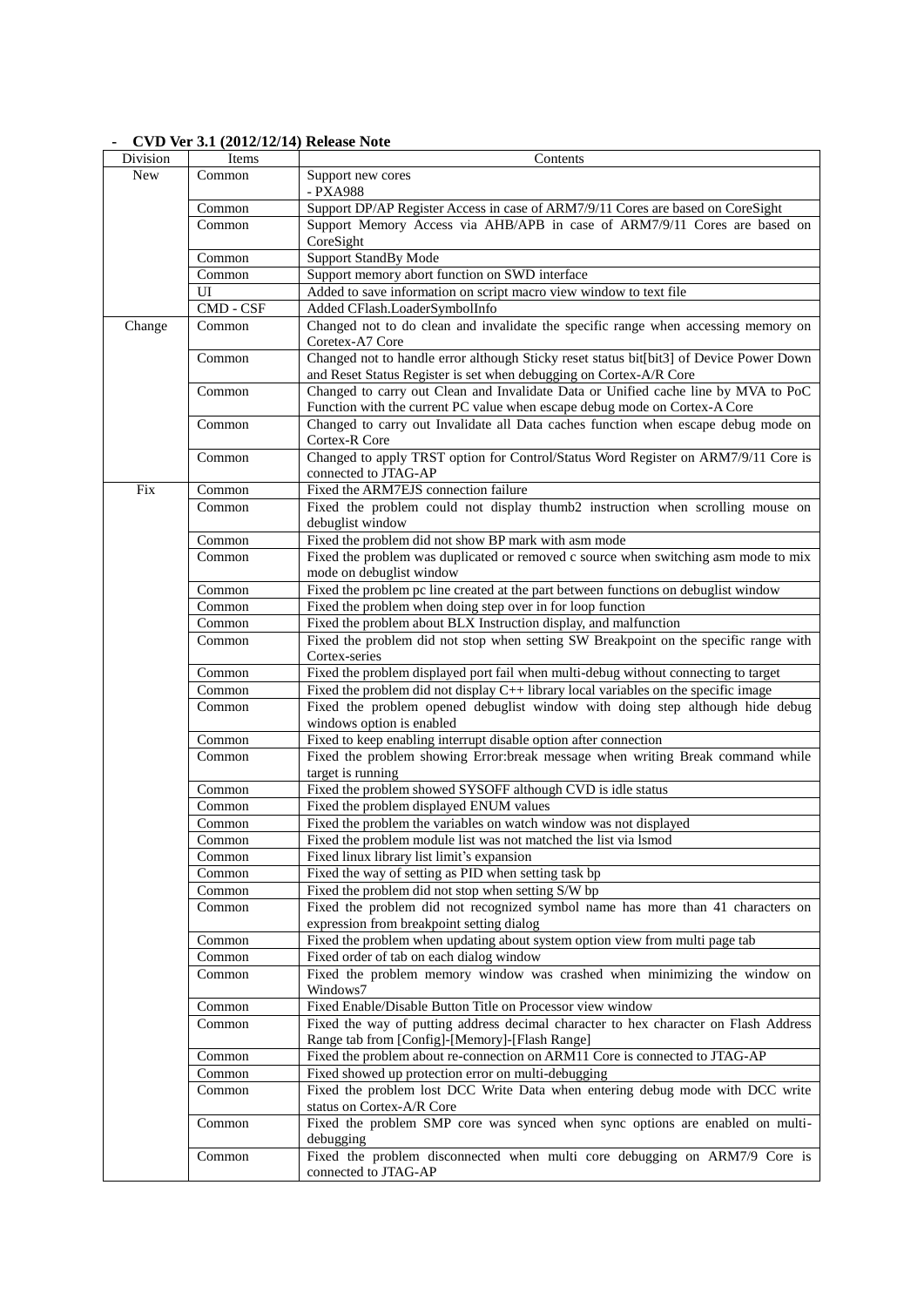| Common              | Fixed the problem disconnected when change daisy chain via memory write on<br>ARM926EJ Core                                                                 |
|---------------------|-------------------------------------------------------------------------------------------------------------------------------------------------------------|
| Common              | Fixed the problem about speed up mode when core switches Run status to Attach status                                                                        |
| Common              | Fixed the problem did not apply DACR option                                                                                                                 |
| Common              | Fixed the problem cannot access memory normally when debug mode is monitor mode                                                                             |
| Common              | Fixed the problem did not apply setting information of memory range when downloading<br>a file with normal mode with 32bit of bus width on memory range tab |
| Common              | Fixed Store options                                                                                                                                         |
| Common              | Fixed the problem did not updated option configuration on more than two pages                                                                               |
| Common              | Fixed the problem disconnected when using sys.up or connect while target is already                                                                         |
| Common              | connected<br>Fixed the problem disappeared a radio button when switching display mode or<br>upload/download option                                          |
| Common              | Fixed Help shortcut                                                                                                                                         |
| Common              | Fixed the problem did not display a message on Script message view window                                                                                   |
| Common              | Fixed Processor properties window                                                                                                                           |
| Common              | Fixed back trace function                                                                                                                                   |
| Common              | Fixed abnormal execution after stopping at BP on Cortex-A9 quad core                                                                                        |
| Common              | Fixed the problem showed a dialog window when running linux-/proc menu                                                                                      |
| Common              | Fixed the problem applied -1 when using sys.option.waitreset option without time                                                                            |
| Common              | Fixed module debugging with Big.LITTLE target                                                                                                               |
| Common              | Fixed the problem move to unexpected location when setting a bp at timer interrupt<br>service routine                                                       |
| $\overline{Common}$ | Fixed the problem the specific memory values are changed when doing memory dump<br>with speed up mode on Cortex-A5/A7 Core                                  |
| Common              | Fixed the problem did not recognize core stops by breakpoint on Cortex-A/R SMP Core                                                                         |
| Common              | Fixed the problem should reset Codeviser from no response when setting resetwait as -1                                                                      |
| Common              | Fixed the problem sync configuration was not applied when does multicore debugging.                                                                         |
| Common              | Fixed the problem about connection failed via AHB-AP was fixed as 0 on Cortex-M Core                                                                        |
| Common              | Fixed the problem did not update information on local variable view window promptly<br>when changing core on SMP environment                                |
| Function            | Fixed S32 option of MREAD function                                                                                                                          |
| Function            | Fixed VARFLOATVALUE() function                                                                                                                              |
| CMD                 | Fixed declaration of macro which is assigned without local or global is handled to local                                                                    |
| CMD - CSF           | Fixed to save information on Coresight tab from system option view window when<br>executing STOREOPTions                                                    |
| CMD - CSF           | Added AutoComplete function on<br>MULtiCore.ETMBASE, MULtiCore.ETMFUNNELPORT, MULtiCore.FUNNELBASE,<br>MULtiCore.TPIUBASE                                   |
| CMD - CSF           | Fixed the problem disconnected when writing parameter of /CORE option much more<br>than the core number on BackTrace                                        |
| CMD - CMM           | Fixed the problem disconnected when writing parameter of /CORE option much more<br>than the core number on Var.Frame                                        |
| CMD - CMM           | Supported ARGB format of Data.Image                                                                                                                         |
| CMD - CMM           | Fixed the problem when writing resetwait on with checked ResetBreak on system option<br>view window                                                         |
| $CMD$ - $CMM$       | Fixed y.spath +                                                                                                                                             |
| CMD - CMM           | Supported string.lower                                                                                                                                      |
| CMD - CMM           | Fixed var.sting                                                                                                                                             |
| CMD - CMM           | Expanded Comport of PROC.Serialport                                                                                                                         |
| CMD - CMM           | Expanded Memory Class(PM,UM) when executing Data.long                                                                                                       |
| CMD - CMM           | Fixed about the function of OS.RETURN()                                                                                                                     |
| CMD - CMM           | Fixed the function of PBREAK                                                                                                                                |
| CMD - CMM           | Fixed the function of Epilog, Prolog                                                                                                                        |
|                     |                                                                                                                                                             |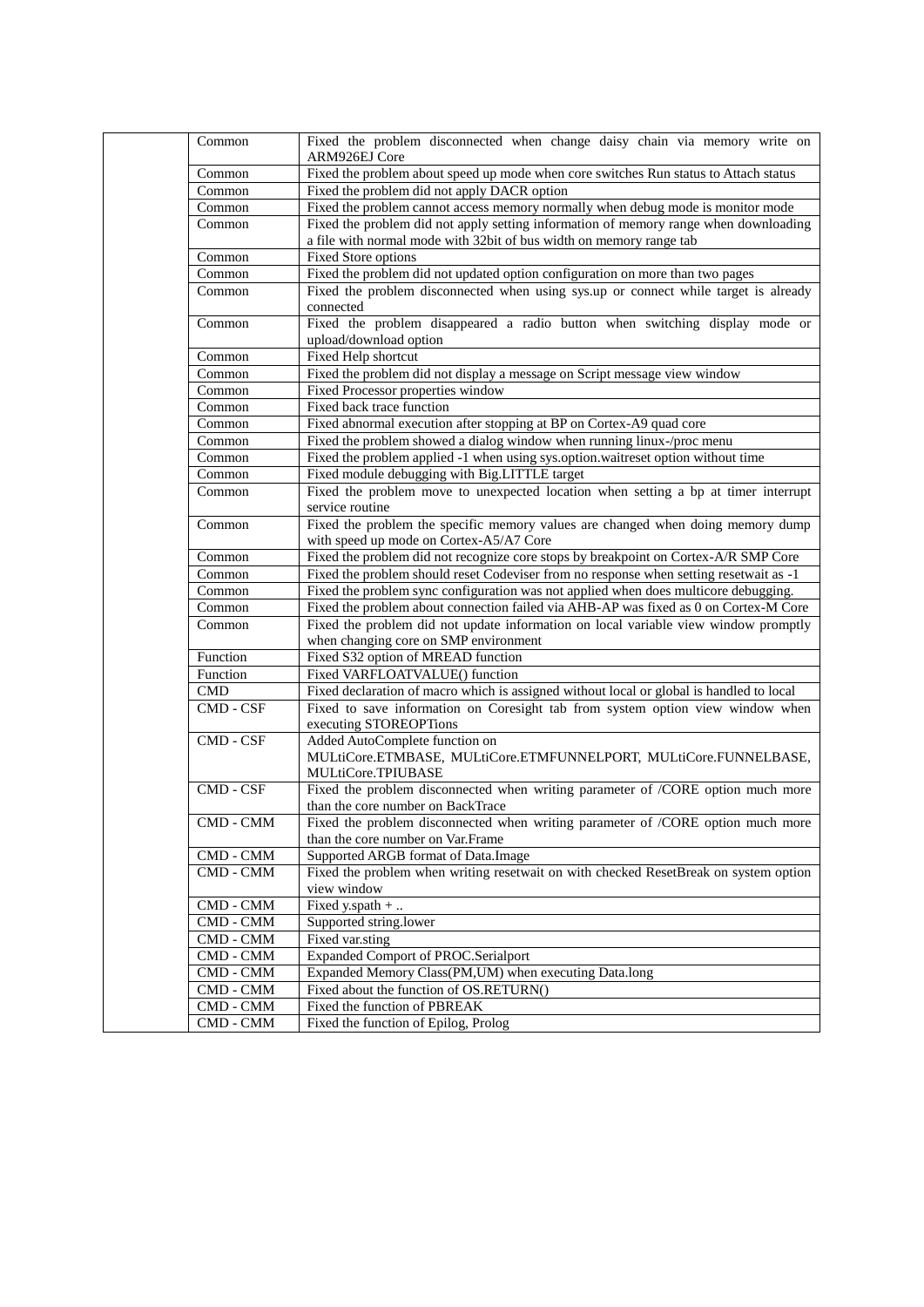| Division   | Items            | Contents                                                                                                 |
|------------|------------------|----------------------------------------------------------------------------------------------------------|
| <b>New</b> | Common           | Support new cores                                                                                        |
|            |                  | - Cortex-M3S                                                                                             |
|            |                  | - Cortex $M0/M1/M4/A7/A15/R5$                                                                            |
|            |                  | - PMB87XX                                                                                                |
|            |                  | - PXA968/DM8168/AM3871                                                                                   |
|            | Common           | Support simulator                                                                                        |
|            | Function         | Display data abort in the memory window for ARM7 Core                                                    |
|            | Function         | Add the function of preventing memory access (For Cortex-M3S)                                            |
|            |                  | - prevent the range access such as read / write/ readwrite                                               |
|            | Function         | Add Cortex-A7 Core ICache / DCache Dump                                                                  |
|            | UI - Common      | Freeze/Unfreeze the window (except for Trace view window)                                                |
|            | UI - View        | Add memory class (EAHB, EAPB, DBG)                                                                       |
|            | UI - View        | Support CP register value display<br>- CP10, CP11, CP14, CP15                                            |
|            | UI - RTOS        | Support for OS awareness for Micro COSIII                                                                |
|            | <b>UI - RTOS</b> | Support for OS awareness for FreeRTOS                                                                    |
|            | UI - RTOS        | Support for OS awareness for ThreadX                                                                     |
|            | <b>UI</b> - RTOS | Add PID sorting function of Linux Task window                                                            |
| Change     | Common           | Change of the Core List management                                                                       |
|            | Common           | Change of the System Option management                                                                   |
|            | Common           | Change protocol for connection with CodeViser                                                            |
|            | Common           | Send error messages according to Error status in Firmware                                                |
|            | UI - Help        | Change of 'CVD About' Option management                                                                  |
|            | Register         | Able to access FPU System Register according to access authority                                         |
|            | Register         | Able to access FPU Register according to access authority                                                |
|            | Help             | Change the way of showing menu [Help]                                                                    |
| Fix        | Common           | static variable management in Watch window                                                               |
|            |                  | Fixed                                                                                                    |
|            | Common           | breakpoint error and register value on Hynix CortexM3S<br>Fixed                                          |
|            | Common           | sorting problem in Linux Task window<br>Fixed                                                            |
|            | Common           | task information display in Linux kernel 3.0<br>Fixed                                                    |
|            | Common           | enum type variable display<br>Fixed                                                                      |
|            | Common           | disconnect when downloading with speed up mode on ARM11 Core<br>Fixed                                    |
|            | Common           | speed up mode download problem on ARM7 Core with JTAG-AP<br>Fixed                                        |
|            | Common           | Thumb2 Instruction ASM single step problem (TBH/TBB Instruction)<br>Fixed                                |
|            | Common           | Fixed the problem PC value can't return normally after downloading with flashloader on<br>Cortex-M3 Core |
|            | Common           | can't read memory after accessing abort range on Cortex-M3 Core<br>Fixed                                 |
|            | Common           | Fixed the problem booting is not worked normally after changing the image on Cortex-<br>A7 Core          |
|            | Common           | Fixed the problem about Reset Break function                                                             |
|            | Common           | Fixed the problem ICache/DCache Dump function error on ARM920T Core                                      |
|            | Common           | Fixed the problem supported cores are not displayed on About CVD                                         |
|            | Common           | Fixed the problem create dump when loading symbol after doing attach                                     |
|            | Common           | Fixed the problem store options to non-writable network or CDROM, could not save the<br>file             |
|            | Common           | Fixed the problem display CP register values on CortexR4                                                 |
|            | Common           | Fixed the order that moves cursor after clicking Heap Base tab on Processor properties.                  |
|            | Common           | Fixed the way to displaying BP List                                                                      |
|            | Common           | Fixed the problem disabled stop button after using continue button                                       |
|            | Common           | Fixed the problem stay running status when using single step on C level mode                             |
|            | Common           | Fixed the problem cannot access secure configuration register and secure debug enable                    |

## - **CVD Ver 3.0 (2012/05/14) Release Note**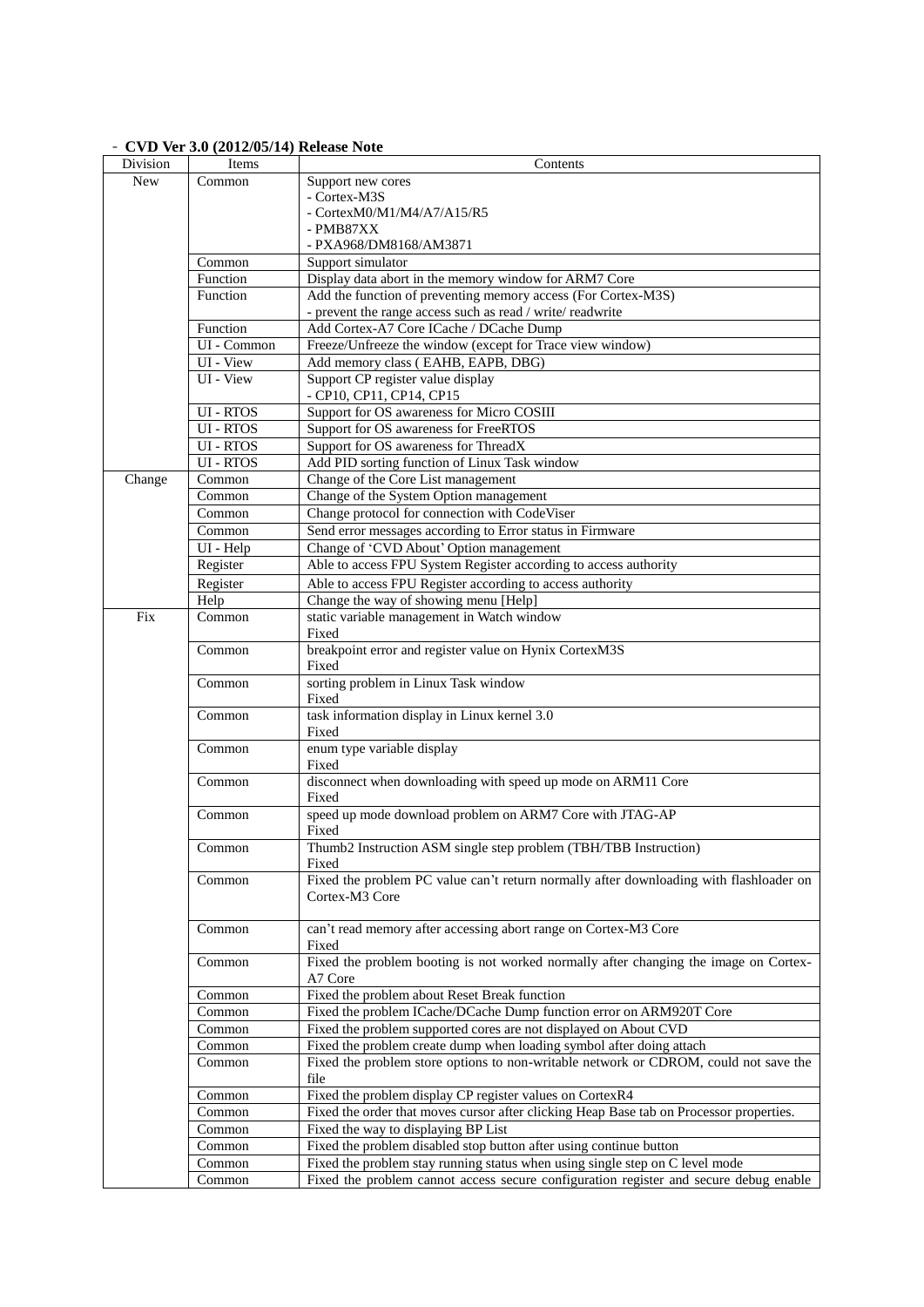|                  | register after changing bit[0] from secure to non-secure                                |
|------------------|-----------------------------------------------------------------------------------------|
| Common           | Fixed the problem cannot connect to OMAPL138(ARM926EJS)                                 |
| Common           | Fixed the problem when downloading the image on QSC61x5 with speed up mode              |
| Common           | Fixed the problem when doing step over on CortexM3                                      |
| Common           | Fixed the problem after reloading image with enabled data cache                         |
| Common           | Fixed the problem on ARM1176 with speed up mode                                         |
| Common           | Fixed the problem the script file seems to finish running, but it stops at any position |
| Common           | Fixed the problem about Reset Break function                                            |
| RTOS - Linux     | Abnormal operation when loading Linux Module symbol                                     |
|                  | Fixed                                                                                   |
| RTOS - Linux     | Abnormal operation in Linux Task window when loading symbol                             |
|                  | Fixed                                                                                   |
| RTOS - Linux     | Fixed the problem create error message when using trim option on load option on         |
|                  | [Linux]-[App. Debugging]                                                                |
| RTOS - Linux     | Fixed the problem create dump file when put on name field on system_server window.      |
| RTOS - Android   | Fixed the problem show the different source code                                        |
| $RTOS -$         | Abnormal operation of Refresh in ThreadX window                                         |
| ThreadX          | Fixed                                                                                   |
| $CMD$ - $Config$ | option.Serialwire on fixed                                                              |
| CMD - Config     | Added System. Config option fixed                                                       |
| CMD - Debug      | Var.watchfixed                                                                          |
| CMD - CSF        | Stop when meeting /* in the script file fixed                                           |
| CMD - CSF        | Dialog.view fixed                                                                       |
| CMD - CSF        | Data, Print fixed                                                                       |
| CMD - CSF        | Can't arrange when using speedup mode, and data. test fixed                             |
| CMD - CSF        | Data. Assem fixed                                                                       |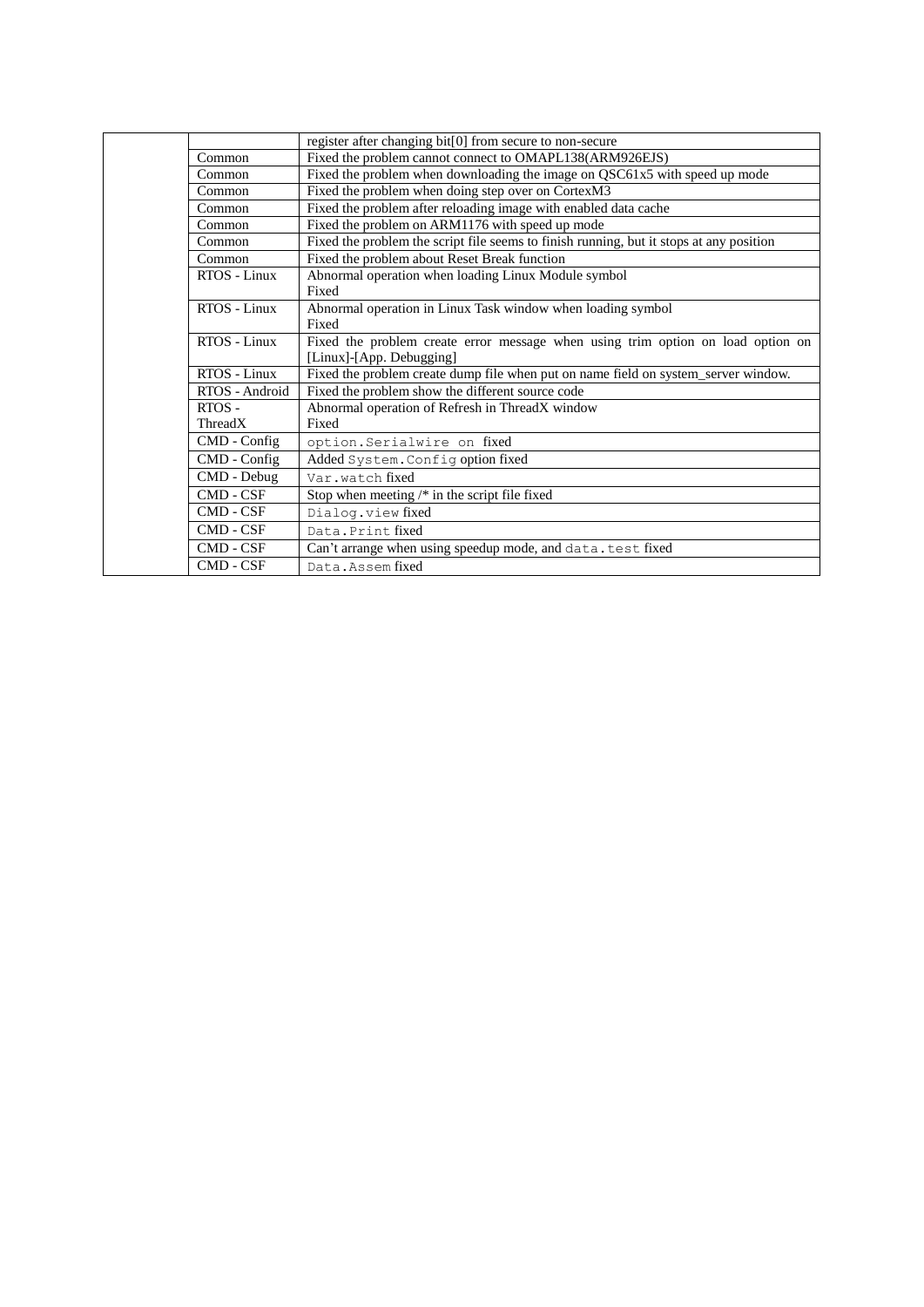## - **CVD Ver 2.4 (2011/07/22) Release Note**

| Division   | Items        | Contents                                                                              |
|------------|--------------|---------------------------------------------------------------------------------------|
| <b>New</b> | Common       | Support new cores                                                                     |
|            |              | - Cortex SMP : Cortex-A/R series Single SMP Core                                      |
|            |              | - CortexA9MPCoreSMP4                                                                  |
|            |              | - CortexA5: Cortex-A5 Single / SMP Core                                               |
|            |              | - DB8500, DB8500APE-CORE0/1, DB8500MOD-CORE1/2                                        |
|            |              | - PXA920 (Xscale License)                                                             |
|            |              | - TMS320DM368 (TI)                                                                    |
|            | Common       | Support new processor with FPU                                                        |
|            |              | - FA626, ARM11 series with JTAG-AP                                                    |
|            | Common       | Prepare mode is added in SWD                                                          |
|            | $UI - View$  | Can set number of SMP Core                                                            |
|            | UI - View    | Support each SMP Core debug windows for                                               |
|            |              | - DebugList, General Register, CP Register, FPU Register, MMU, CallStack, User        |
|            |              | Register                                                                              |
|            | UI - View    | Add Next(Go Next) button on Debug List window                                         |
|            | UI - View    | Press Esc to close window                                                             |
|            | UI - View    | Logical address search supported in MMU Table                                         |
|            | UI - View    | Save contents of Cache, TLB window to file                                            |
|            | UI - View    | Display Thread List/ID on CallStack window                                            |
|            | UI - RTOS    | Can set debugging base path when Linux debugging                                      |
|            | UI - RTOS    | Search/sort in Linux, Windows CE debugging window                                     |
|            | UI - Config  | Time interval setting for GoStop Breakpoint                                           |
|            | CMD - Config | OPTIOIN.Update [ON   OFF]                                                             |
|            |              | - Whether update opened debugging windows, when connect to target.(for those window   |
|            |              | access memory)                                                                        |
|            | CMD - View   | CPRegister {/CORE <core no="">}</core>                                                |
|            |              | - Display CP register (core numbers can be given if the core is smp)                  |
|            | CMD - View   | FPURegister {/CORE <core no="">}</core>                                               |
|            |              | - Display FPU register ((core numbers can be given if the core is smp)                |
|            | CMD - View   | USERRegister {/CORE <core no="">}</core>                                              |
|            |              | - Display User Register (core numbers can be given if the core is smp)                |
| Change     | Common       | Range abort for memory(not for XScale)                                                |
|            | Common       | Prepare                                                                               |
|            |              | - Users can manage own Lock, Power related operation                                  |
|            | Common       | All cores use same option when using SMP Core                                         |
|            |              | - DCC, Synch, Semihosting, Performance Anaysis etc                                    |
|            | Common       | Keep run state, if can't control debug register due core state on Cortex-A9MPCoreSMP2 |
|            | UI - Common  | Script command can recognize default file extension.                                  |
|            | UI - Common  | Automatically change CPSR T bit when loading Thumb Image                              |
|            |              | Hide PC bar on debug list window, when executing target.                              |
|            | UI - View    |                                                                                       |
|            | UI - Config  | Support up to com16 in CVD internal comport                                           |
|            | CMD - Debug  | Reduced time for data.test command. Overlap detection added for data.test command     |
|            | CMD - View   | DebugList {/CORE <core no="">}</core>                                                 |
|            |              | - added /CORE option                                                                  |
|            | $CMD - View$ | Register {/CORE <core no="">}</core>                                                  |
|            | $CMD - View$ | - added /CORE option<br>MMU {/CORE <core no="">}</core>                               |
|            |              | - added /CORE option                                                                  |
|            | CMD - View   | BackTrace {/CORE <core no="">}</core>                                                 |
|            |              | - added /CORE option                                                                  |
|            | License      | FA616TE / FA726TE added into Faraday lincense                                         |
| Fix        | Common       | Performance analyzer doesn't work in cortexa9smp core due to CTI                      |
|            |              | Fixed                                                                                 |
|            | Common       | Doesn't stop at breakpoint if set H/W breakpoint at vector                            |
|            |              | Fixed                                                                                 |
|            | Common       | Abnormal operation when there is too many section in image                            |
|            |              | Fixed                                                                                 |
|            | Common       | Can't connect OMAP4430 when using RTCK and SYSRESET option                            |
|            |              | fixed                                                                                 |
|            | Common       | Can't select supported core after CodeViser ID code write                             |
|            |              | Fixed                                                                                 |
|            |              |                                                                                       |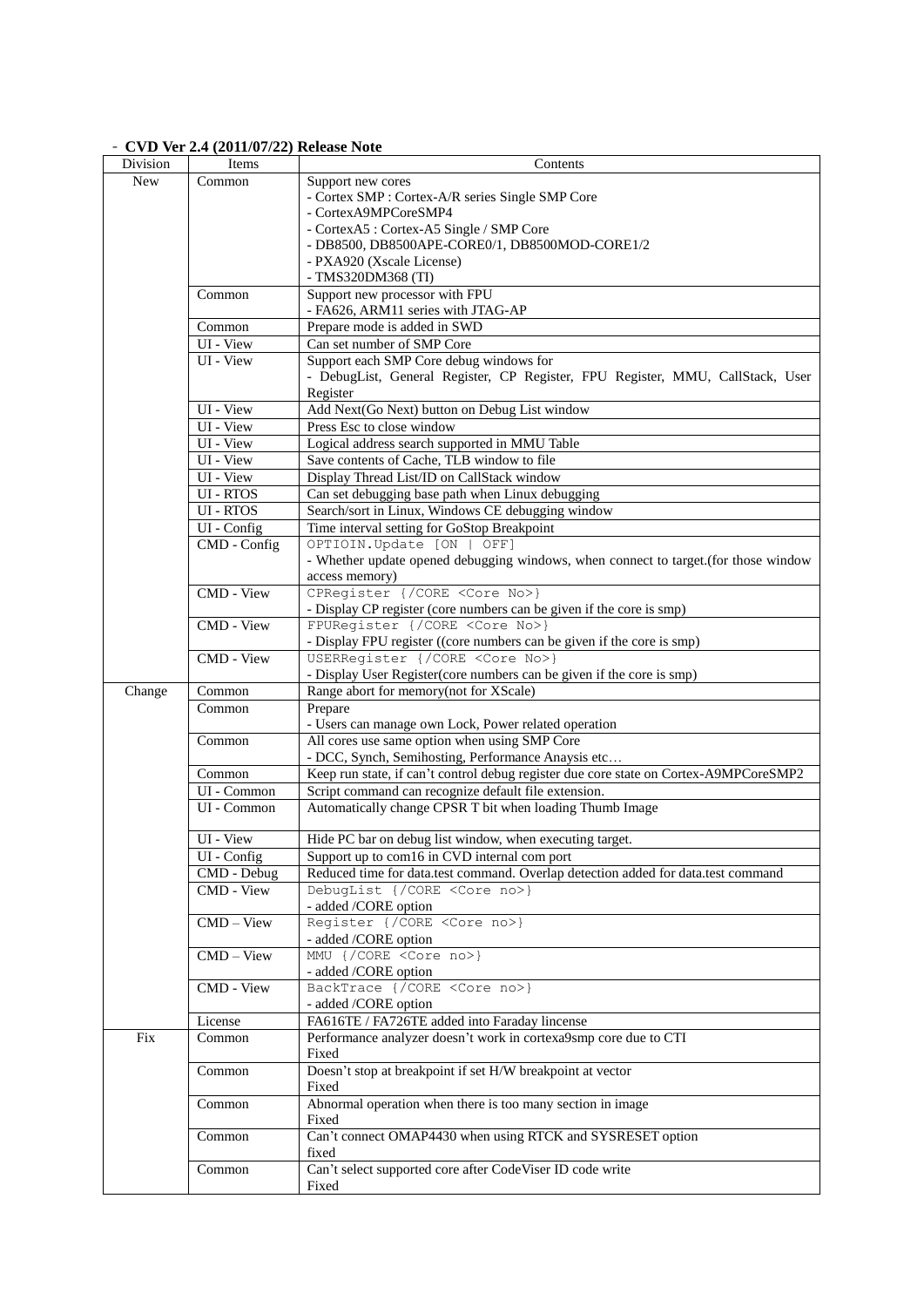|        | UI - View   | Blinking on RTOS view window, can't select item when set auto refresh option             |
|--------|-------------|------------------------------------------------------------------------------------------|
|        |             | Fixed                                                                                    |
|        | UI - Edit   | Can't save script file after editing                                                     |
|        |             | Fixed                                                                                    |
|        | UI - Debug  | Assign buffer sometimes causes binary downloading error                                  |
|        |             | Fixed                                                                                    |
|        | CMD - Debug | Target disconnect command in ARM1176 core                                                |
|        |             | Fixed                                                                                    |
|        | CMD - Debug | Can't set H/W breakpoint when ARM1176 core is running                                    |
|        |             | Fixed                                                                                    |
|        | CMD - Debug | Time out happens when write flash area in Cortex-A/R core                                |
|        |             | Fixed                                                                                    |
|        | CMD - Debug | Can't get corebase from rom table, if didn't set corebase when attaching Cortex-A/R core |
|        |             | Fixed                                                                                    |
| Remove | UI-Config   | Deleted option [Download huge file]                                                      |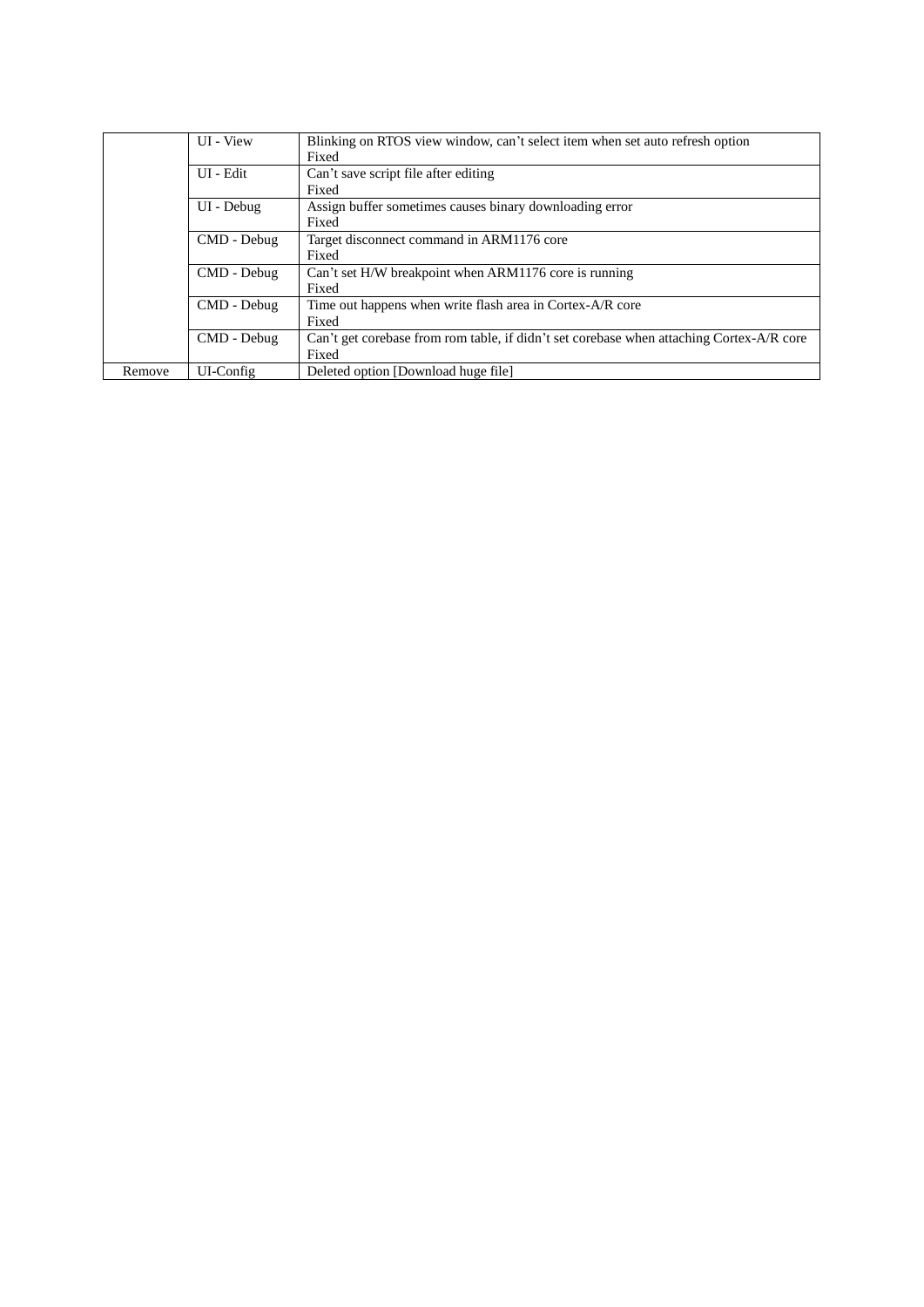| Division   | Items             | Contents                                                  |
|------------|-------------------|-----------------------------------------------------------|
| <b>New</b> | Function          | Added TLB cache for ARM920T, ARM922T                      |
|            |                   | Added L1 cache for ARM920T, ARM922T, ARM946ES             |
|            |                   | Added L2 cache for CortexA8 series.                       |
|            | Function          | Double click on the message bar will show message history |
|            | <b>CMD-CMM</b>    | Command DATA.TEST supported.                              |
|            | UI-Config         | <b>Added Automatically Refresh</b>                        |
| Fix        | Symbol-Info       | Can't show local variables specific environment           |
|            |                   | Fixed                                                     |
|            | Symbol-Load       | Can't show source file when using gcc compiler 4.5.x      |
|            |                   | Fixed                                                     |
|            | Symbol-Load       | Symbol loading speed become slow in version 2.30          |
|            |                   | Fixed                                                     |
|            | <b>CMD-CMM</b>    | d.load.elf /RELPATH doesn't work properly                 |
|            |                   | Fixed.                                                    |
|            | <b>CMD-CMM</b>    | var.addwatch type casting error                           |
|            |                   | Fixed                                                     |
|            | <b>CMD-CMM</b>    | CMM command Term.cmdline                                  |
|            |                   | Fixed                                                     |
|            | <b>CMD-CSF</b>    | <b>CSF command VARSTRING</b>                              |
|            |                   | Fixed                                                     |
|            | <b>CMD-CSF</b>    | CSF command Mfind                                         |
|            |                   | Fixed                                                     |
|            | <b>CMD-CSF</b>    | <b>CSF command SECTIONRANGE</b>                           |
|            |                   | Fixed                                                     |
|            | <b>CMD-CSF</b>    | CSF command DEBUG.InetrruptRESET                          |
|            |                   | Fixed                                                     |
|            | <b>CVD-View</b>   | Callstack View when Automatically refresh                 |
|            |                   | Fixed                                                     |
|            | <b>RTOS-WINCE</b> | WinCE Thread List                                         |
|            |                   | Fixed                                                     |
|            | <b>RTOS-WINCE</b> | Fixed the problem that can't show WINCE 4.2's task list   |

## - **CVD Ver 2.31 (2011/03/04) Release Note**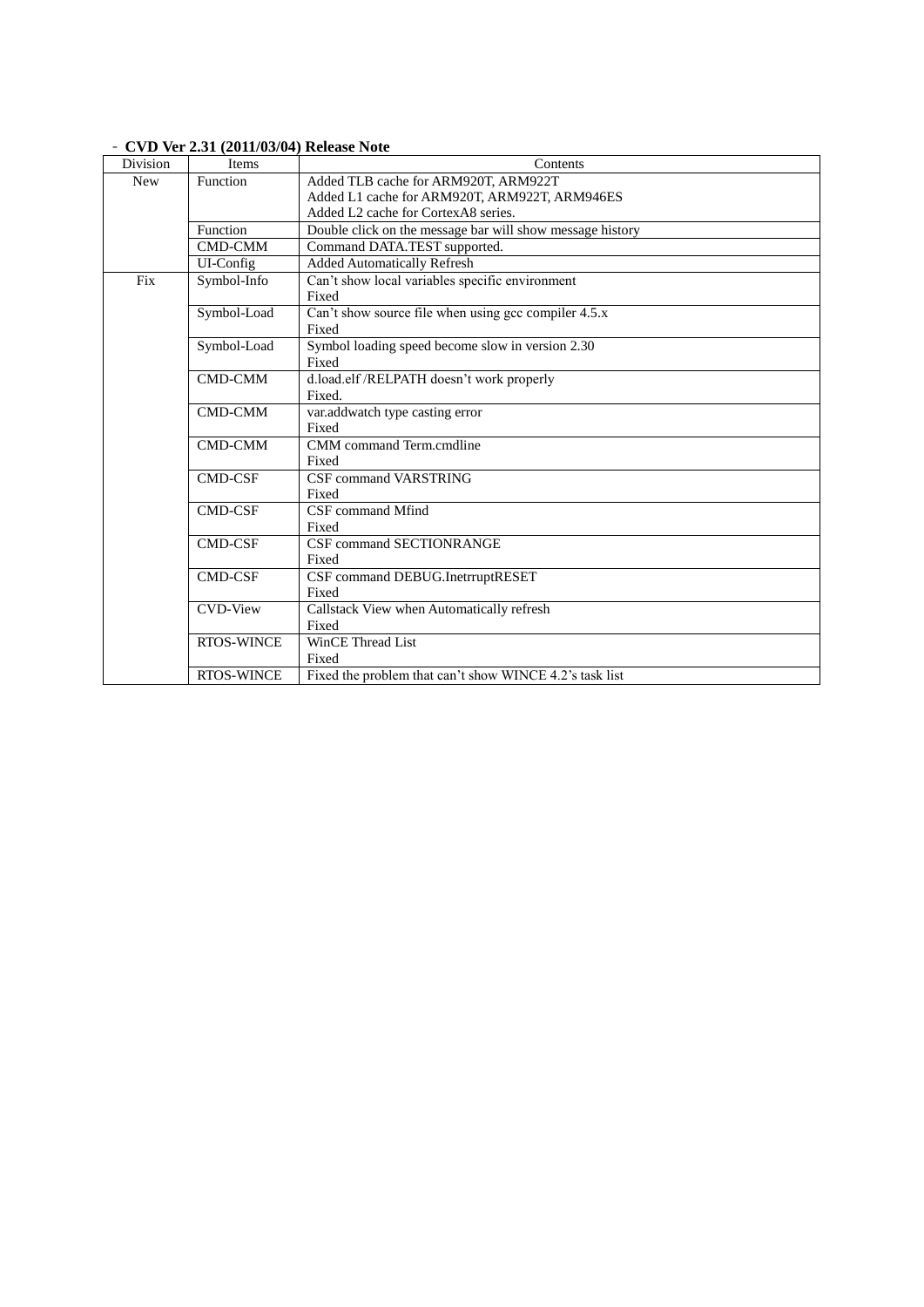# - **CVD Ver 2.3 (2010/08/16) Release Note**

| Division   | Items             | Contents                                                                                                            |
|------------|-------------------|---------------------------------------------------------------------------------------------------------------------|
| <b>New</b> | UI-Menu           | Added TLB List / Cache Menu                                                                                         |
|            |                   | - Added [DTLB], [ITLB], [Main TLB], [Lockdown TLB], [DCACHE], [ICACHE]                                              |
|            |                   | Items under [Register]-[MMU/Cache]                                                                                  |
|            |                   | <b>Support Cores</b>                                                                                                |
|            |                   | - DTLB : ARM1136, OMAP2420, Cortex-A8, FA626                                                                        |
|            |                   | - ITLB : ARM1136, OMAP2420, Cortex-A8                                                                               |
|            |                   | - Main TLB : ARM926EJ, ARM1136, OMAP2420                                                                            |
|            |                   | - Lockdown TLB: ARM926EJ, ARM1136, OMAP2420                                                                         |
|            |                   | - DCACHE : ARM1136, OMAP2420, Cortex-A8                                                                             |
|            |                   | - ICACHE : ARM1136, OMAP2420, Cortex-A8                                                                             |
|            | UI-Config         | Added Items in the Target Processor Set up                                                                          |
|            |                   | - Added COREBASE, CTIBASE, ROM TABLE Tabs                                                                           |
|            | UI-Menu           | Added [Go Next] under [Run] Menu                                                                                    |
|            | UI-Menu           | Added [User] Menu to Menu Bar                                                                                       |
|            |                   | - Register, Execute and Run the frequently used User Scripts                                                        |
|            | UI-Menu           | Added [Store Options] under [Config] Menu                                                                           |
|            |                   | - A Function which saves the Options of Current CVD as a Script.                                                    |
|            | <b>CMD-Option</b> | STOREOPTions <filename> [ALL   INTerface   DBG   PROC   MEM  <br/>SrcPath</filename>                                |
|            |                   | VArFormat]                                                                                                          |
|            | <b>CMD-View</b>   | - Save the Current Target Interface Set up / Options related to Debugger as a File.<br>VIEW.BookMark / BookMarkList |
|            |                   |                                                                                                                     |
|            | <b>CMD-View</b>   | - Show the Bookmark List Window<br><b>VIEW.DEBUG / DEBUG</b>                                                        |
|            |                   | - Show the Debugger Setting Window                                                                                  |
|            | <b>CMD-View</b>   | VIEW.ElapsedTime / ElapsedTimeList                                                                                  |
|            |                   | - Show the Elapsed Time Window                                                                                      |
|            | <b>CMD-View</b>   | VIEW.INTerface / INTerface                                                                                          |
|            |                   | - Show the Interface Option Window                                                                                  |
|            | CMD-View          | VIEW.PROCessor / PROC                                                                                               |
|            |                   | - Show the Processor Option Window                                                                                  |
|            | <b>CMD-View</b>   | VIEW.SRP.ProFile / SRPProFileList                                                                                   |
|            |                   | - Show the SRP-Profile Window                                                                                       |
|            | <b>CMD-View</b>   | VIEW.Stack / STackView                                                                                              |
|            |                   | - Show the Stack View Window                                                                                        |
|            | <b>CMD-View</b>   | VIEW.SYMbol.INternalVAriable / SYMbolINternalVAriableList                                                           |
|            |                   | - Show the Internal Variable Window                                                                                 |
|            | CMD-View          | VIEW.SYMbol.ProGram / SYMbolProGramList                                                                             |
|            |                   | - Show the Program List Window                                                                                      |
|            | <b>CMD-View</b>   | VIEW.SYMbol.SECtion / SYMbolSECtionList                                                                             |
|            |                   | - Show the Section List Window                                                                                      |
|            | <b>CMD-View</b>   | VIEW.SYMbol.Variable / SYMbolVAriableView                                                                           |
|            | <b>CMD-View</b>   | - Show the Local Variable List Window<br><b>VIEW.TERMinal</b>                                                       |
|            |                   | - Show the CVD internal Terminal Window                                                                             |
|            | <b>CMD-View</b>   | VariableList                                                                                                        |
|            |                   | - Show [Symbol]-[Symbol by address]-[Variable] Window                                                               |
|            | <b>CMD-View</b>   | VIEW.SYMbol.WAtch / SYMbolWAtchView                                                                                 |
|            |                   | - Show the Watch List Window                                                                                        |
|            | <b>CMD-Option</b> | VIEW. VArFormat / VArFormat                                                                                         |
|            |                   | - Show the Variable Format Option Window                                                                            |
|            | CMD-Option        | MULtiCore.COREBASE <address_0>{<address_1> <address_7>}</address_7></address_1></address_0>                         |
|            |                   | - Set up the Corebase (Maximum: 8)                                                                                  |
|            | CMD-Option        | MULtiCore.CTIBASE <address_0>{<address_1> <address_7>}</address_7></address_1></address_0>                          |
|            |                   | - Set up the CITBASE (Maximum: 8)                                                                                   |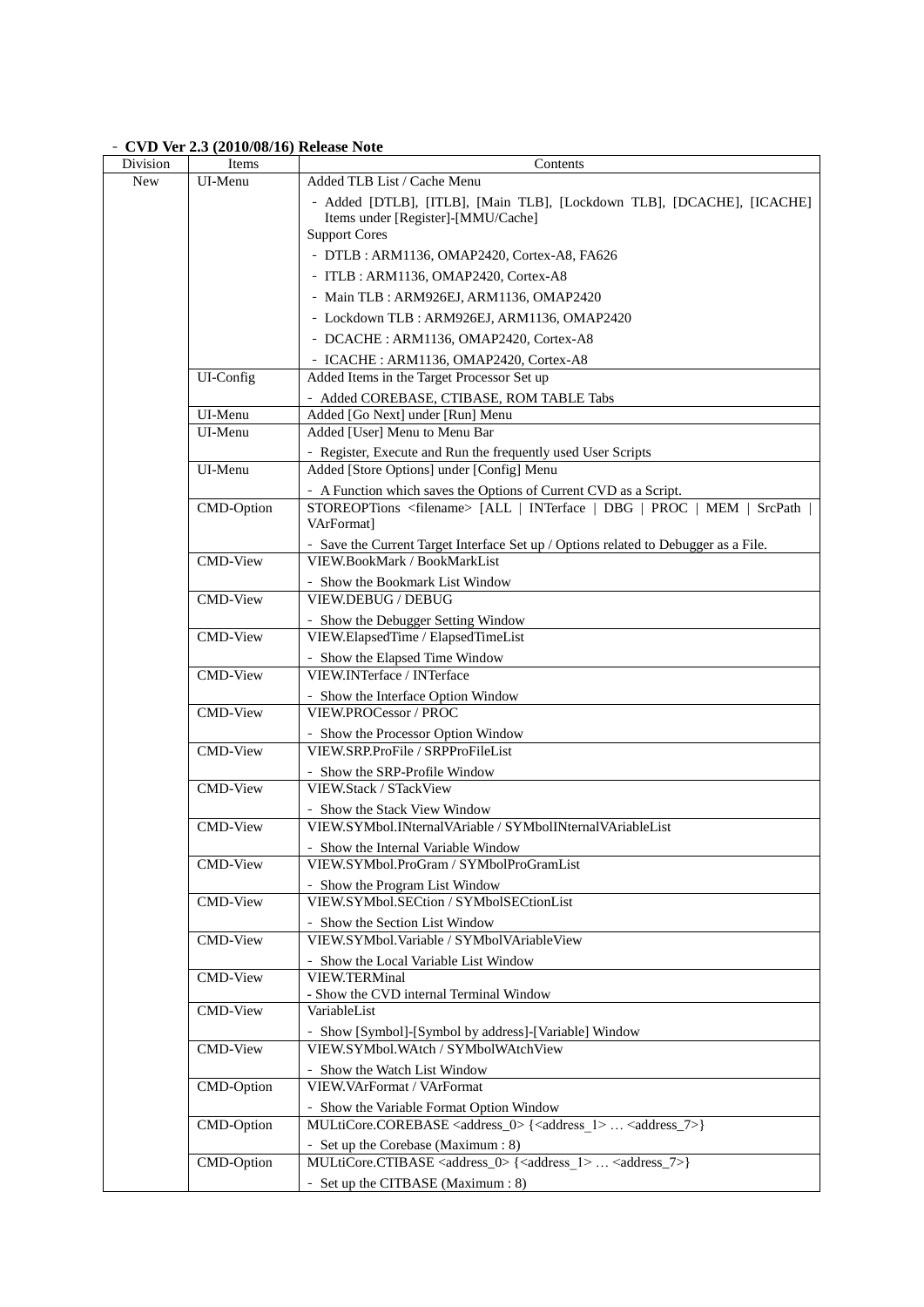|        | CMD-Option             | PROC.Reserved [ON   OFF]                                                                                                                    |
|--------|------------------------|---------------------------------------------------------------------------------------------------------------------------------------------|
|        |                        | - Turn On/Off the Vector Catch Reserved                                                                                                     |
|        | <b>CMD-Option</b>      | PROC.TERM.METHOD [None   SemiHosting   SERial   DCC   DCC3   DCC4A  <br>$DCC4B$ ]                                                           |
|        |                        | - Configure the Terminal Method                                                                                                             |
|        | <b>CMD-Option</b>      | PROC.TERM.Mode [Ascii   String   Raw   Hex   Vt100]                                                                                         |
|        |                        | - Configure the Terminal Mode                                                                                                               |
|        | <b>CMD-Option</b>      | PROC.SemiHost.Args <string_value></string_value>                                                                                            |
|        |                        | - Configure the Terminal Semihosting Argument                                                                                               |
|        | <b>CMD-Option</b>      | PROC.SemiHost.Heapinfo <heap_base> <limit></limit></heap_base>                                                                              |
|        |                        | - Configure the Terminal Semihosting Heap                                                                                                   |
|        | <b>CMD-Option</b>      | PROC.SemiHost.Stackinfo <stack_base> <limit></limit></stack_base>                                                                           |
|        |                        | - Configure the Terminal Semihosting Stack                                                                                                  |
|        | <b>CMD-Option</b>      | PROC.SemiHost.Vector <vector></vector>                                                                                                      |
|        |                        | - Configure the Terminal Semihosting Vector                                                                                                 |
|        | <b>CMD-Option</b>      | PROC.SERialport <port> <br/> <br/>baudrate&gt; <data_bit> <parity> <stop_bit> <handshake></handshake></stop_bit></parity></data_bit></port> |
|        | CMD-Option             | - Configure the Terminal Serial Port / Serial Communication<br>CFlash.RamBase <address></address>                                           |
|        |                        |                                                                                                                                             |
|        | <b>CMD-Option</b>      | - Configure the RamBase in the Flash Memory Configuration<br>CFlash.RamSize <size></size>                                                   |
|        |                        | - Configure the RamSize in the Flash Memory Configuration                                                                                   |
|        | CMD-Option             | MemMap.MemBufMod [MIX   NOCACHE   CACHE]                                                                                                    |
|        |                        | - Configure the Memory Buffer Mode                                                                                                          |
|        | <b>CMD-Option</b>      | MemMap.MemBufRange <address_range></address_range>                                                                                          |
|        |                        | - Configure the Memory Buffer Range                                                                                                         |
|        | <b>CMD-Option</b>      | MemMap.MemBufRangeRESET                                                                                                                     |
|        |                        | - Initialize the Memory Buffer Configuration                                                                                                |
|        | CMD-Option             | MemMap.MemBufSaveoption [ON   OFF]                                                                                                          |
|        |                        | - Activate the Memory Map Configuration                                                                                                     |
|        | CMD-Option             | MemMap.MemRange [ReadOnly   ReadWrite] [NONE   W32Multi   W8   W16   W32]                                                                   |
|        |                        | - Configure the type of Memory Map and the way to access                                                                                    |
|        | <b>CMD-Option</b>      | MemMap.MemRangeRESET                                                                                                                        |
|        | <b>CMD-Option</b>      | - Initialize Memory Map Configuration<br>VArFormat.Radix (Decimal   Hex   Binary   Ascii   DUMP   STRing)                                   |
|        |                        | Configure the Radix in the Variable Format                                                                                                  |
|        | <b>CMD-Option</b>      | VArFormat.Format.Fixed [ON   OFF]                                                                                                           |
|        |                        | Configure the Fixed Option in the Variable Format                                                                                           |
|        | <b>CMD-Option</b>      | VArFormat.Format.Open [OFF   1   2   3   4   5]                                                                                             |
|        |                        | Configure the Open Level in the Variable Format                                                                                             |
|        | <b>CMD-Option</b>      | VArFormat.Display (Type   Location   Spaces)                                                                                                |
|        |                        | Configure the Display in the Variable Format                                                                                                |
|        | CMD-Debug              | GoNext                                                                                                                                      |
|        |                        | - Execute and Stop the Program Counter in the next line of the current location<br>Show the guide message about the renewal of the CVD S/W  |
| Change | Functions<br>UI-Config | Added Variable Format Configuration Items ([Config]-[Variable Format])                                                                      |
|        |                        | - Dump, Fixed, Open, Type, Location, Spaces                                                                                                 |
|        | UI-Config              | Show Interface Configuration Window again when the connection to the target is failed                                                       |
|        |                        | - Show Interface Configuration Window again when the connection is failed in [Config]-                                                      |
|        |                        | [Interface] Menu                                                                                                                            |
|        | UI-Menu                | Change the focus without any additional control when Each Window is called                                                                  |
|        |                        | - Symbol Browse, Watch Variable, Memory, Breakpoint                                                                                         |
|        | UI-Window              | Able to change the inside contents of View Window by using 'F2' Key                                                                         |
|        |                        | - Local Variable, Watch Variable, Stack, Register (General, CP, User, FPU)                                                                  |
|        | UI-Window              | Added [Add to Watch] Menu to each Window Popup Menu                                                                                         |
|        | UI-Window              | - Symbol Browse, Local Variable, Call Stack, Watch Variable                                                                                 |
|        |                        | Color Difference between source code line and address of instruction in the Debug List<br>View                                              |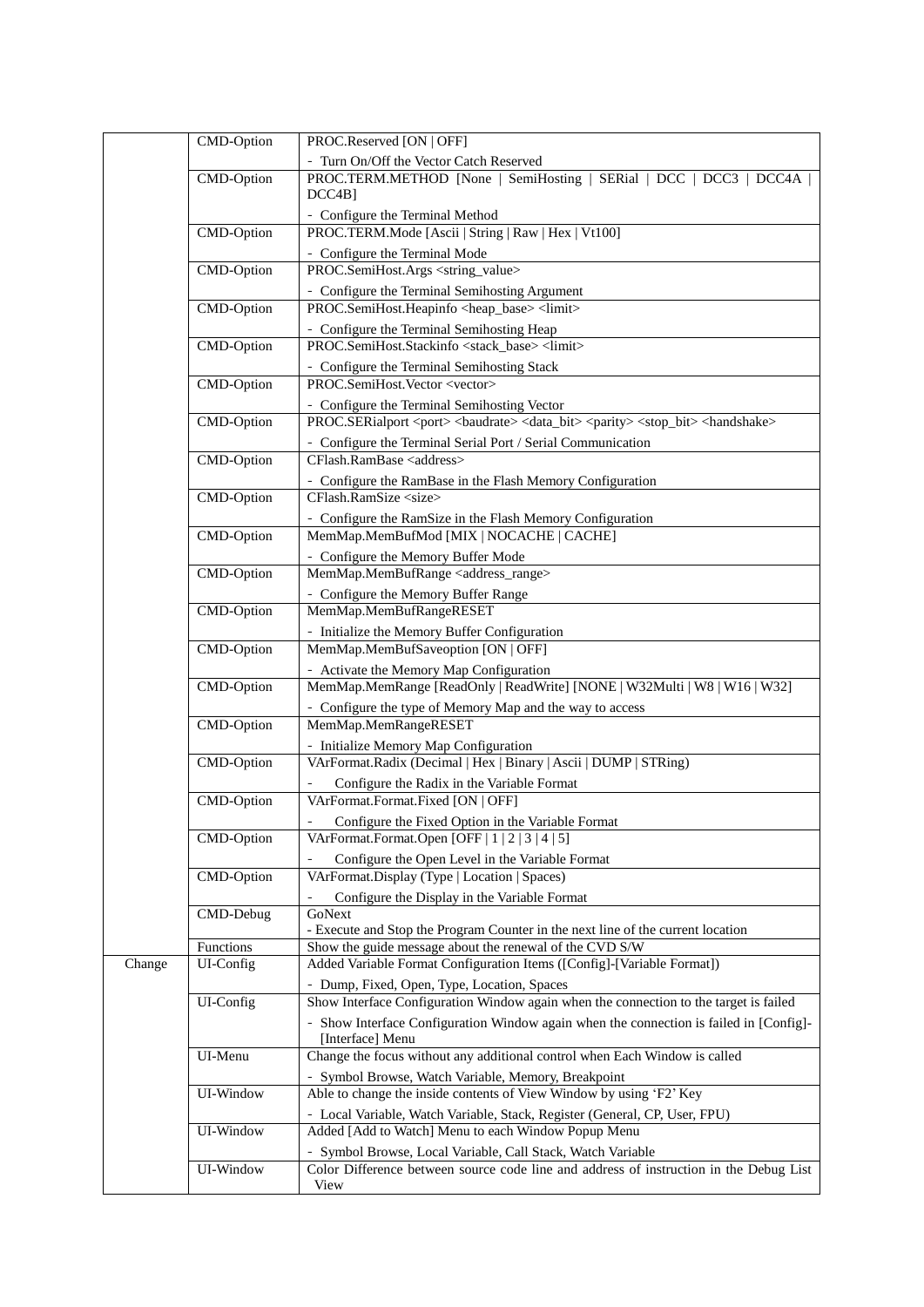|        | UI-Window | Changed the way to select the Variable in the Debug List View                         |
|--------|-----------|---------------------------------------------------------------------------------------|
|        |           | - The whole word is masked after double clicking a member or array of the structure   |
|        | UI-Window | Added [Show Break Set] Menu under the Break Menu of Debug List View Popup             |
|        | UI-Window | Able to input Character into the Edit Box of Symbol List View every time              |
|        | UI-Window | To Set up as a Watch Breakpoint if the selected item is Variable when [Go to Here] is |
|        |           | executed in the Popup Menu of Symbol List View Window                                 |
|        | UI-Window | Added [Breakpoint] Menu in the Popup of Stack View                                    |
|        | UI-Window | The Type of [Perf]-[Config] Window is changed as a Modaless Dialog                    |
|        | UI-Window | Call the different size Window fit for its properties                                 |
|        | UI-Window | Closing Window or Page is available in the list of Window Manager                     |
|        |           | - Added Close Window, Close Page Menu to the Popup Menu.                              |
|        | UI-Window | Located 'Change' Menu on the top of Popup Menu in Breakpoint List View                |
|        | UI-Window | Set up the Range Breakpoint automatically according to its whole range when           |
|        |           | the breakpoint is related to Structure or Array                                       |
|        |           | Display the range in the Breakpoint List View                                         |
|        | UI-Window | Able to input not only the address but the size while using Find / Fill / Compare     |
|        |           | Functions in the Memory View                                                          |
|        | UI-Window | Able to input Symbol Name into the Dump Address / Add the Symbol Search               |
|        |           | Button.                                                                               |
|        | UI-Window | Add Symbol Browse Button, Delete All Button in Watch List View                        |
|        | UI-Window | The Command is entered in the Command Line if the Command is being                    |
|        |           | entered in the View Window what is not able to accept Key input                       |
| Fix    | UI-Window | Fixed the problem that the Font Size is not changed normally when Debug List View is  |
|        |           | opened                                                                                |
|        | UI-Window | Fixed the problem that even though Click the 'Show Next Statement', Minimized Debug   |
|        |           | List View Window is not opened when it is minimized                                   |
|        | UI-Window | Able to distinguish the highlighted Breakpoint in the Breakpoint List View when it is |
|        |           | stopped                                                                               |
|        | UI-Window | 'Tap' Key is available in the Find / Fill / Compare Windows of Memory View            |
| Remove | UI-Menu   | Removed TLB List Menu under [Register]- [MMU/Cache] Menu                              |